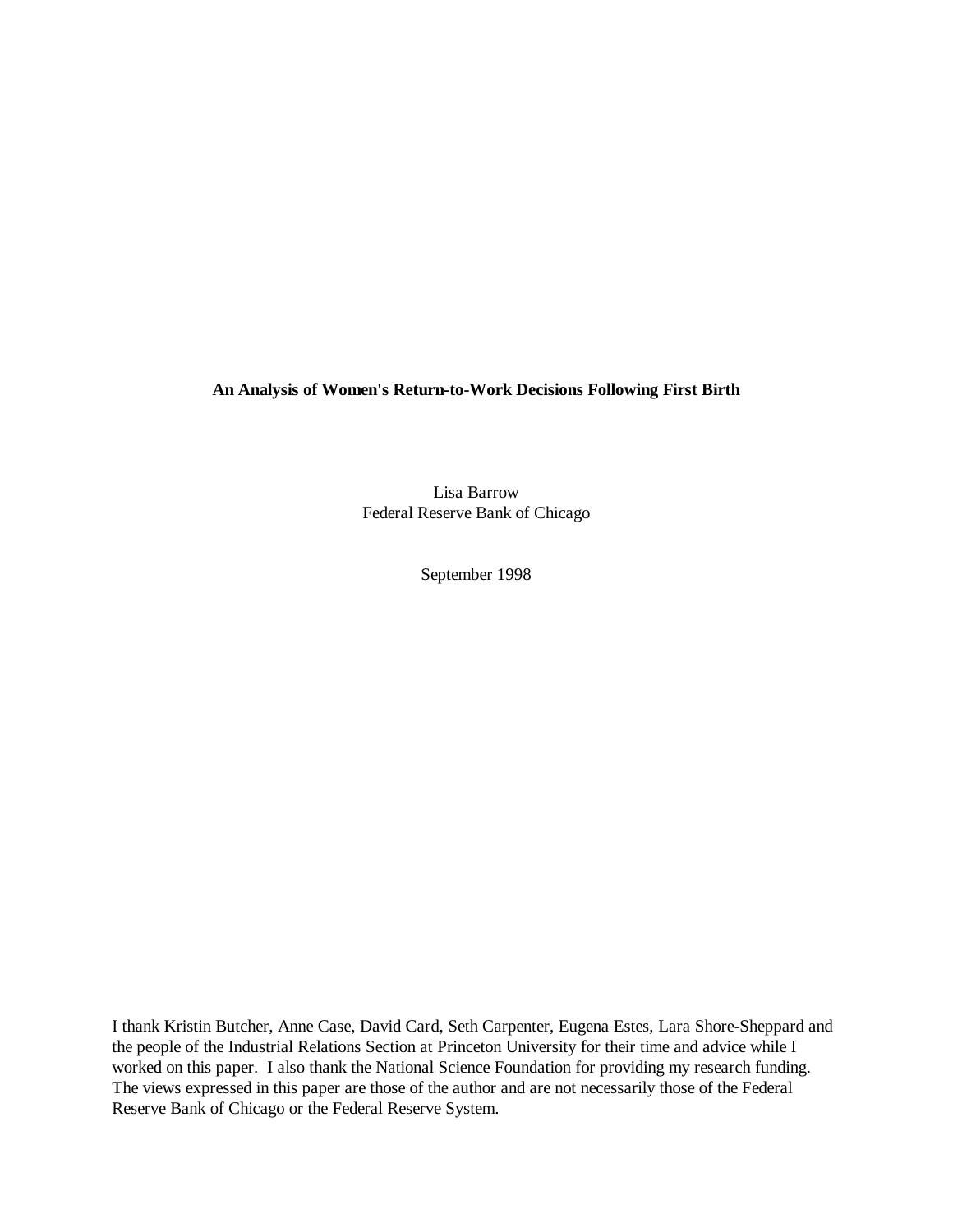# **An Analysis of Women's Return-to-Work Decisions Following First Birth**

#### **Abstract**

Women's labor force participation rate has increased sharply over the last two decades. The increase has been particularly dramatic for married women with young children suggesting that women are spending less time out of the labor force for child-bearing and rearing. Using the relatively detailed information available in the National Longitudinal Survey of Youth, this paper explores women's decisions to return to work within one year of the birth of their first child, focusing particularly on the effect of child care costs. Consistent with economic theory, women who face lower child care costs are more likely to return to work after giving birth as are women with higher potential wages and lower family income from other sources.

Lisa Barrow Economic Research Department Federal Reserve Bank of Chicago 230 S. LaSalle St. Chicago, IL 60604 (312) 322-5073 Lisa.Barrow@chi.frb.org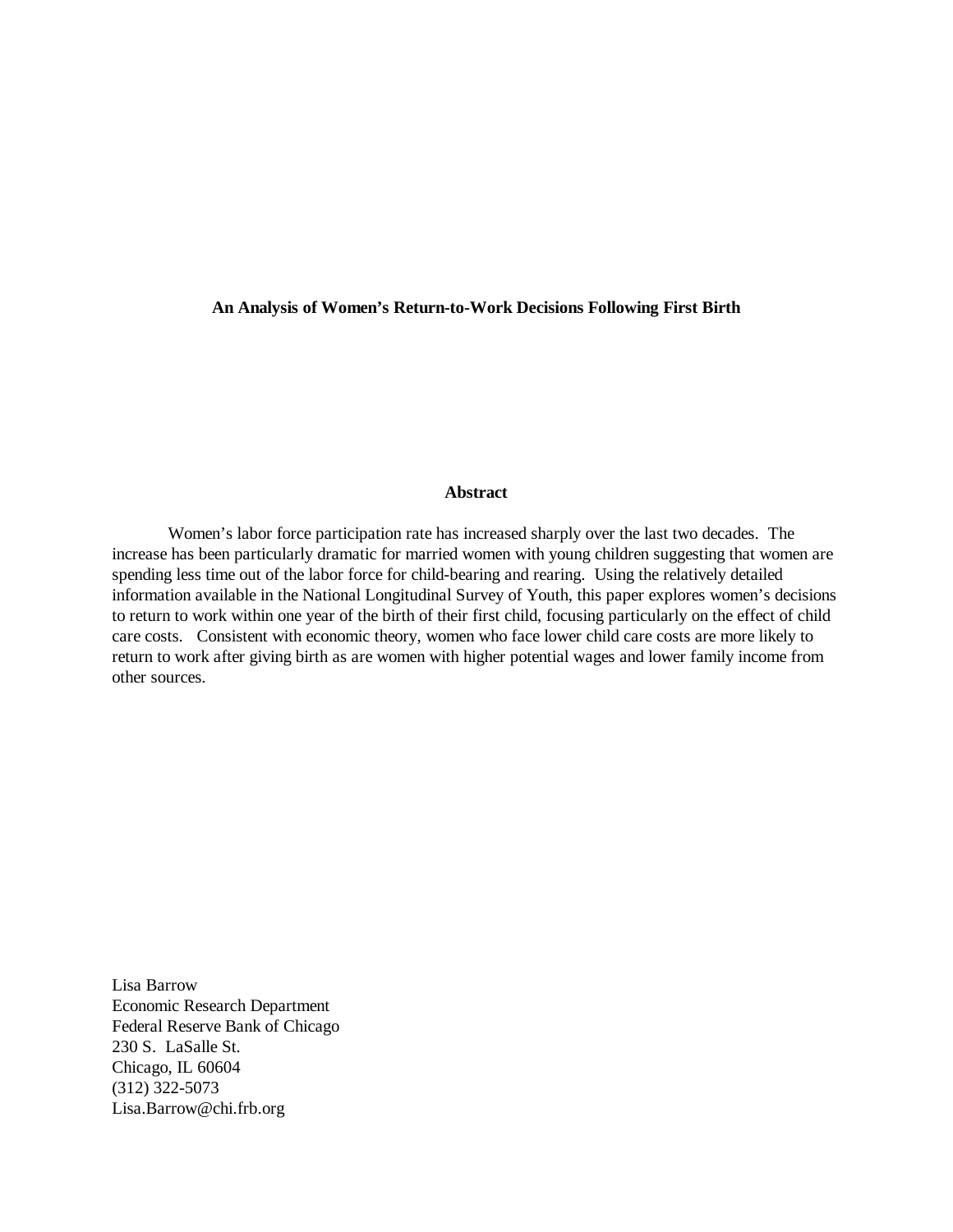# **I. Introduction.**

Women's labor force participation rate has increased sharply over the last two decades, particularly for married women with young children. From 1970 to 1996, the fraction of women in the labor market rose from 43.3 percent to 59.3 percent.<sup>1</sup> Over this same period, the participation rate of married women with preschool-aged children more than doubled, from 30.3 percent to 62.7 percent. $2$  The rapid increase in participation of women with young children suggests that women are spending less time out of the labor force for child bearing and rearing. Indeed, looking at new mothers in the National Longitudinal Survey of Youth (NLSY), of those with a spouse or partner who were working prior to their first birth, three quarters were back at work within a year of the birth.<sup>3</sup>

An important consequence of the trend toward a more rapid reemployment of new mothers is that recent cohorts of women will have more actual labor market experience (at each age) than earlier cohorts.<sup>4</sup> This increase in actual work experience should be reflected in a narrowing of the gender earnings gap, and in fact, despite the growing wage inequality of the 1980's, the male-female earnings gap has been closing steadily since the late 1970's. From 1978 to 1990 the ratio of female to male earnings rose from about 0.73 to 0.85 for whites and from 0.60 to 0.70 for African-Americans.<sup>5</sup> According to O'Neill and Polachek(1993), about one-quarter of the closing of the male-female wage gap over the 1976-1987 period can be attributed to changes in the actual labor force experience of women, and an additional 50 percent

 ${}^{5}$ Blau and Kahn(1992)

<sup>&</sup>lt;sup>1</sup>U.S. Bureau of the Census (1997). Table No. 621.

<sup>&</sup>lt;sup>2</sup>U.S. Bureau of the Census (1997). Table No.  $631$ .

 ${}^{3}$ See below.

<sup>&</sup>lt;sup>4</sup>Shapiro and Mott(1994) provide some evidence that labor force participation surrounding first birth is an important predictor of a woman's later labor force participation behavior, and hence greater actual work experience at all points in life.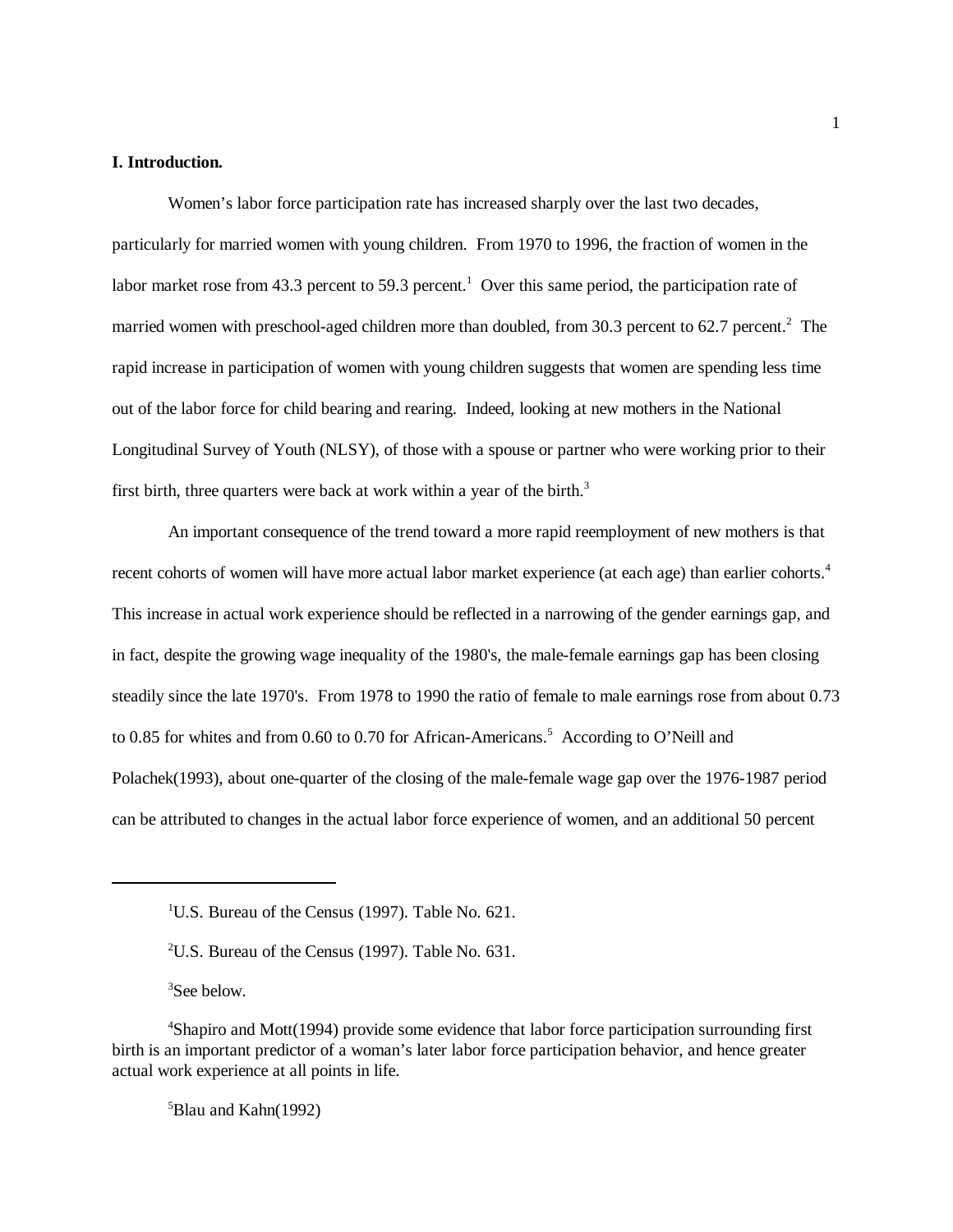can be accounted for by changes in returns to experience for women relative to men. Realistically, working women who choose to have children will have to take some time off of work either by taking family, sick, or vacation leave or by exiting the labor market entirely. However, given the importance of experience in determining wages, the faster women return to work following childbirth, the closer their actual experience will be to their potential experience and the smaller the average earnings penalty for women who have children.

The goal of this paper is to examine the economic determinants of a woman's decision to return to work quickly following child birth. I consider three key factors in this decision: the opportunity cost of taking time out of the labor force (i.e., the potential wage rate available to a woman), the wealth effect of other family income, and most particularly, the opportunity cost of working outside the home in terms of child care cost.

I first develop a simple theoretical model of a new mother's return-to-work decision. The model predicts that the decision to return to work will depend on a woman's wage net of hourly child care costs and other family income (including spouse or partner income). I then test the theoretical model as closely as possible. In order to get a measure of child care costs faced by women as they decide whether to return to work, I construct two indices that proxy for variation in cost across states and over time. In the models estimated, I find that women with higher wages are significantly more likely to return to work, and women facing higher child care costs or having greater other family income are significantly less likely to return to work after first birth. I also find that older women, women with more education, and women whose adult female role model was working when they were teenagers are more likely to return to work.

The remainder of the paper proceeds as follows: Section II considers some of the previous empirical work on child care costs and female labor force participation, Section III develops a simple theoretical model of a woman's employment decision as a utility maximization problem, Section IV discusses data and estimation, and Section V concludes.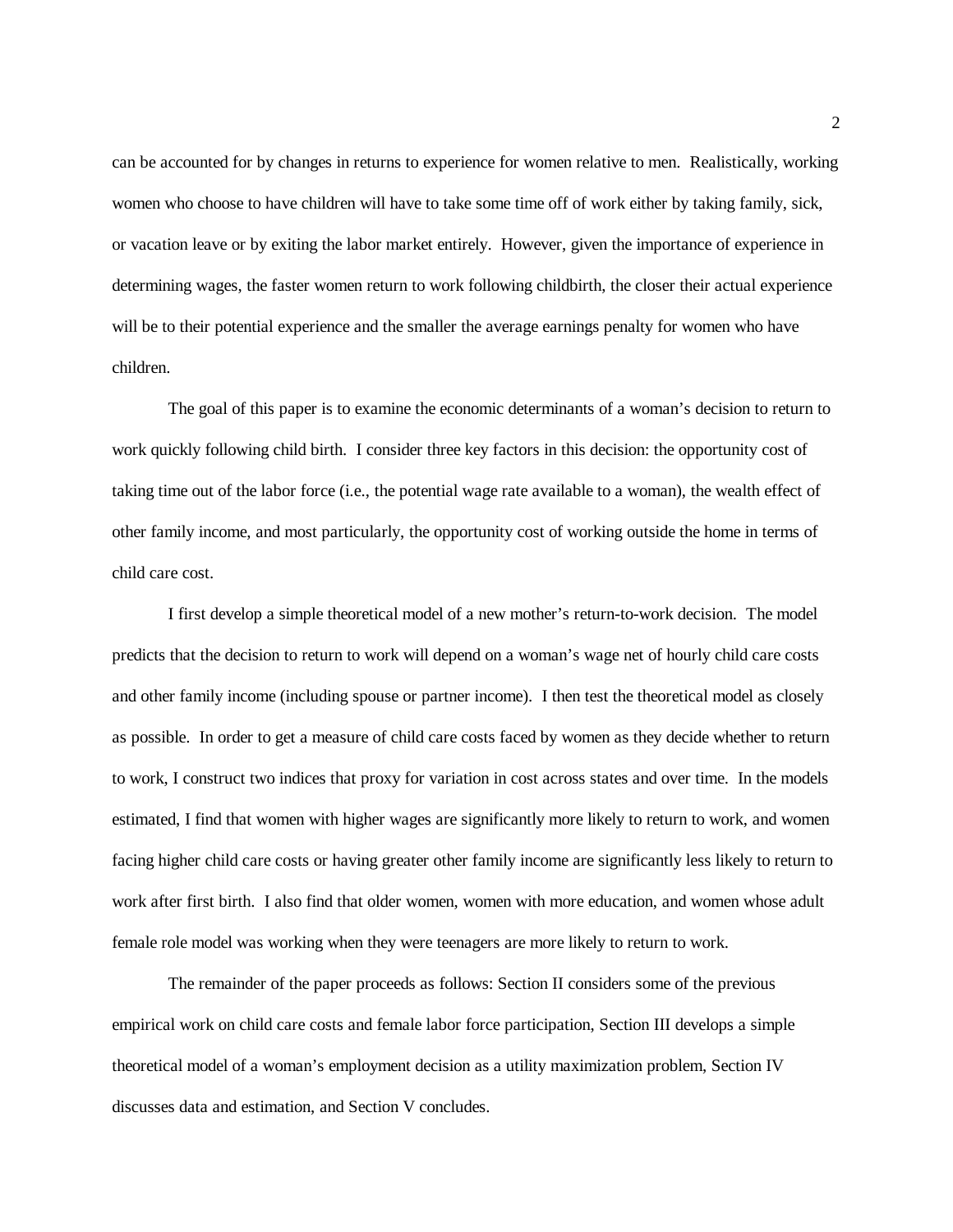# **II. Previous Research**

Much of the previous literature on the labor supply behavior of women with young children has focused on the effect of child care costs.<sup>6</sup> Looking at Census Bureau estimates from the Survey of Income and Program Participation (SIPP) 1988 Panel, employed mothers spend an overall average of \$73.30 per week on child care while employed women with at least one child under age one spend an average of \$88.60 per week.<sup>7</sup> Since on average these women work about 36 hours per week, child care costs impose a \$2.00 to \$2.50 per hour "tax" on the work effort of mothers with young children.

Heckman(1974) is one of the earliest studies to consider the effect of child care costs on the labor supply of women with young children. He develops a specification for the marginal rate of substitution between money income and non-market time and finds that the "quality-adjusted" price of child care has a significant positive effect on the marginal rate of substitution and hence decreases mothers' labor supply.

Several more recent studies estimate probit models for the employment decision of women with children. Blau and Robins(1991), Connelly(1992a), Kimmel(1992), Powell(1997), and Ribar(1992) all include a predicted child care cost variable in their probit specifications. Powell(1997) differs from the other studies in that she focuses on Canadien women. Connelly(1992a), Kimmel(1992), Powell(1997), and Ribar(1992) find significant negative effects of child care costs on the employment probability while Blau and Robins(1991) find no employment effect. These studies also include other measures that might affect child care cost indirectly such as the number and ages of children, the presence of other adults, and child care tax credit information, but the results are not consistent across studies. Leibowitz, Klerman, and

 ${}^{6}$ See Nakamura and Nakamura(1992) for a review of some of the literature analyzing the effect of children on female labor supply more generally. See Leibowitz and Klerman(1995) for a more recent paper looking at the effects of children on married mothers' labor supply over time.

<sup>&</sup>lt;sup>7</sup>U.S. Bureau of the Census (1992). Mean expenditures are conditional on making positive child care payments and have been converted to real 1997 dollars.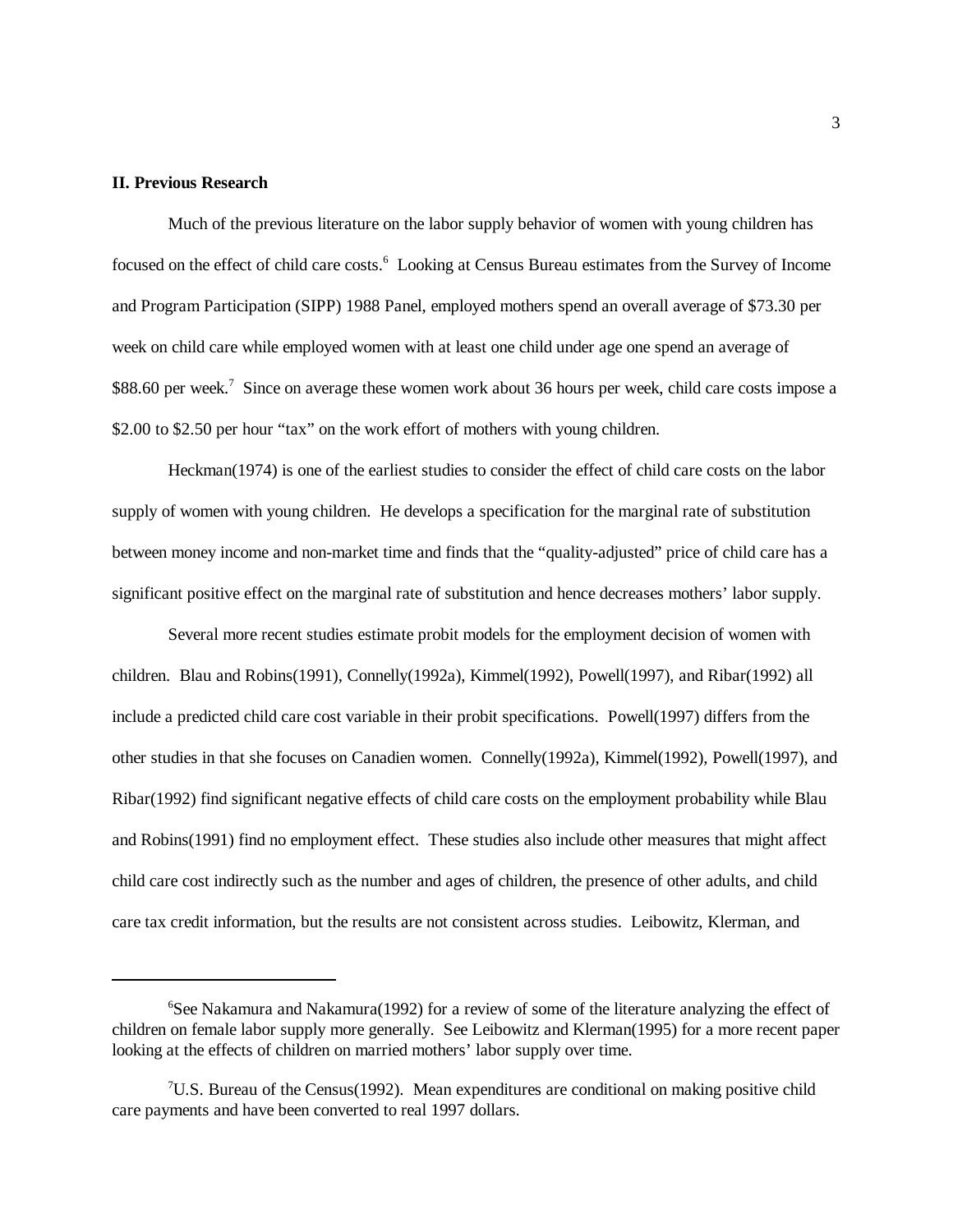Waite(1992) take a slightly different approach and look at the determinants of work status in the two years following first birth, allowing certain effects to vary over time. They conclude that the presence of a woman's mother in her home has no real effect on employment behavior while the generosity of the child care tax credit has a significant positive effect on the employment rate that persists over the two years following birth.

Blau and Robins(1988) and Klerman and Leibowitz(1990) use multinomial logit models to look at the joint determination of employment and type of child care used (purchased or non-purchased and nonrelative or relative, respectively). Blau and Robins additionally break out work alternatives by whether or not any other family member other than the husband works. Location-specific average weekly child care costs have a negative effect on the log odds of working for three of the four working categories. The number of children ages 0 to 4 also has a significant negative effect in three of the four categories. Klerman and Leibowitz estimate separate logit models for working within three months of first birth and working in 3 to 24 months of first birth. They find that average child care wages in the state have a positive effect on returning to work in the 3-24 month period using non-relative care but little effect on other outcomes. The marginal child care tax rate has a negative effect on all work categories but is only significant for returning in the first 3 months with non-relative care, and the maximum child care tax credit has a positive effect on all work categories and is significant for working in the first 3 months regardless of care type.

Finally, several other papers, although less closely related to this paper, also shed some light on the return-to-work process. Michalopoulos, Robins, and Garfinkel(1992) and Ribar(1995) estimate structural models of women's labor supply and child care demand. Both studies find that their measures of child care cost have little effect on employment and mostly affect child care expenditures or utilization of paid care. Blau and Robins(1989) estimate a hazard model of transitions from employment or non-employment. Using location-specific average weekly child care expenditures and the potential child care tax credit as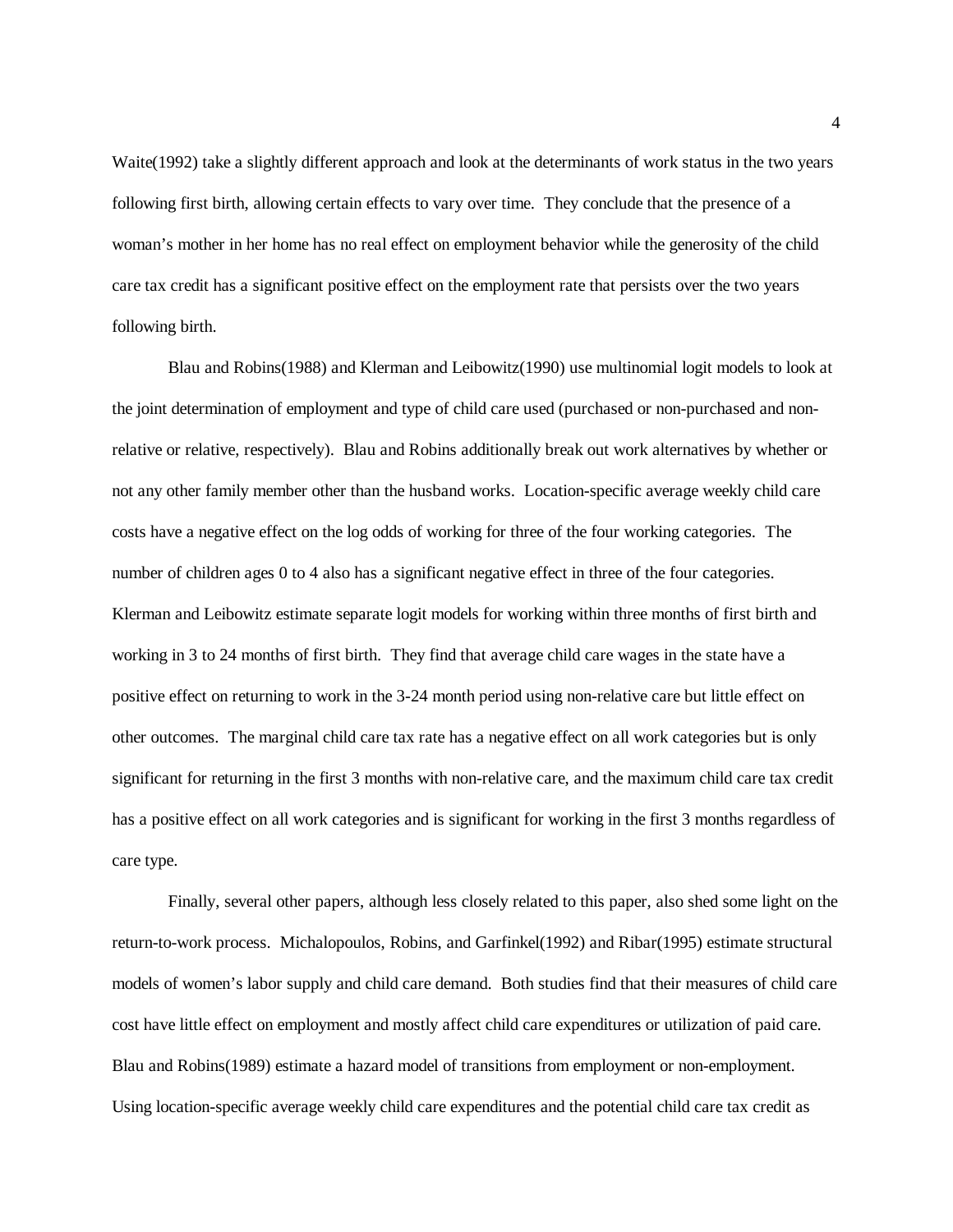measures of child care cost, they find mixed results of the effects on employment transitions. Average cost has a positive effect on moving from employment to non-employment and a negative effect on moving from non-employment to employment while the potential child care tax credit has a negative effect on both moving from employment to non-employment and moving from non-employment to employment.

In summary, although the previous literature finds fairly consistent positive effects of wages and negative effects of other family or husband income on employment, the conclusions about the role of child care costs are mixed. The approach taken in this paper builds on several of the earlier studies while attempting to improve on the data and methods in several respects. First, I use the relatively detailed information available in the NLSY. Although some of the earlier studies--Blau and Robins(1991), Leibowitz, Klerman, and Waite(1992), and Klerman and Leibowitz(1990)--use NLSY data as well, their data are less current and hence less representative of women at first birth. The most recent data used in the non-NLSY studies discussed are data from the 1987 SIPP panel. Second, to focus specifically on the return-to-work decision, I use the subset of new mothers who were working in the period before their first birth. Finally, I construct and compare two alternative indices of child care cost that may be better proxies than some of the indices used in the previous studies.

### **III. Theoretical Model**

I model a woman's return-to-work decision as a utility maximization problem with child care expenditures entering the budget constraint and hence affecting the employment decision.<sup>8</sup> First, I assume a woman makes her labor force participation decision by maximizing her utility, taking her husband's labor force participation and income as given.<sup>9</sup>

<sup>&</sup>lt;sup>8</sup>A more complete discussion of the theoretical model is included in the Appendix.

 $\rm{P}$ The validity of this assumption is certainly debatable, and future analyses could model the labor supply decisions of a woman and her spouse/partner as a joint decision.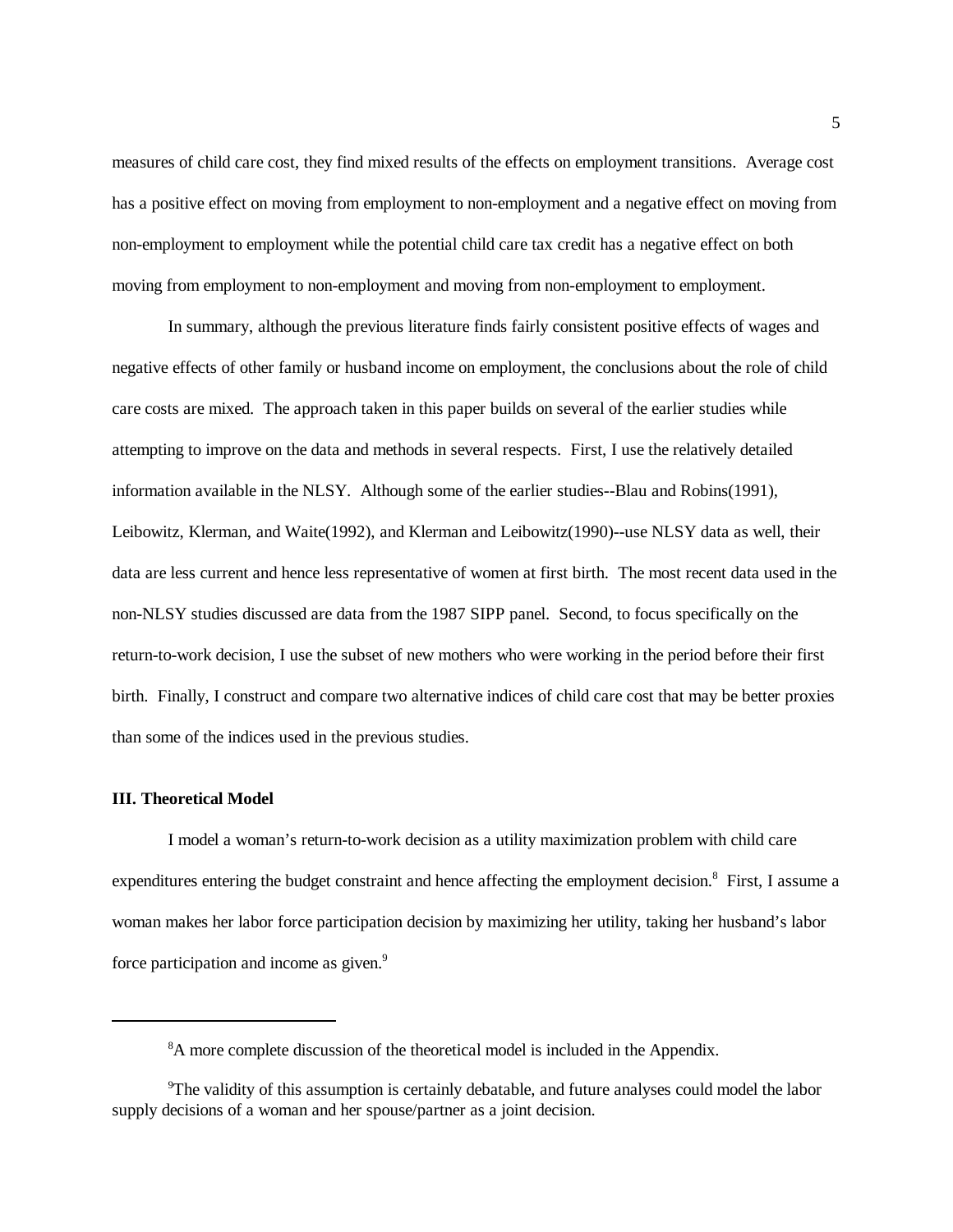For simplicity, I assume a utility function consistent with linear labor supply,

$$
H_i = \mathbf{b}_1 (w_i - p_{di}) + \mathbf{b}_2 Y_i + Z_i \mathbf{b}_3 + \mathbf{g}_i
$$
 (1)

for individual *i* where  $w_i$  is the woman's wage,  $p_{di}$  is the hourly cost of child care the woman faces,  $Y_i$  is her husband's income plus other unearned income,  $Z_i$  is a vector of demographic characteristics and  $?$  is an error term. The linear labor supply function restricts the coefficient on the wage net of child care costs to be the same regardless of the level of the wage. This is the easiest form to model empirically; however given that my measures of cost are indices of the true cost of child care, I will not impose the additional restriction during estimation that the coefficients on wages and costs are equal.

The probability that a woman returns to work is the probability that her wage net of child care costs exceeds her reservation wage. Thus, higher child care costs and lower wages will decrease the probability that a woman will go back to work. Assuming that leisure is a normal good, higher other family income will also decrease the probability of returning to work.

An important consideration is that there may be unobserved taste shifters that have not been specified in the model. For example, let t reflect taste for work and enter the model by affecting the marginal rate of substitution between leisure and money, i.e. let  $U=U(X, t^{\perp 1}L)$ , where X is a composite good excluding day care and leisure and L is hours of leisure. The greater the taste for work(the greater t), the lower the net wage needed to exceed the reservation wage. Thus, correlations between t and wages or child care costs can lead to biased estimates of their effects on the probability of returning to work. This issue will be further discussed in light of the estimation results that follow.

#### **IV. Data and Estimation.**

#### A. Child Care Prices.

I estimate two state and year level indices of child care cost to proxy for child care prices actually faced by women in the NLSY data set. One would expect to see differences in the cost of child care across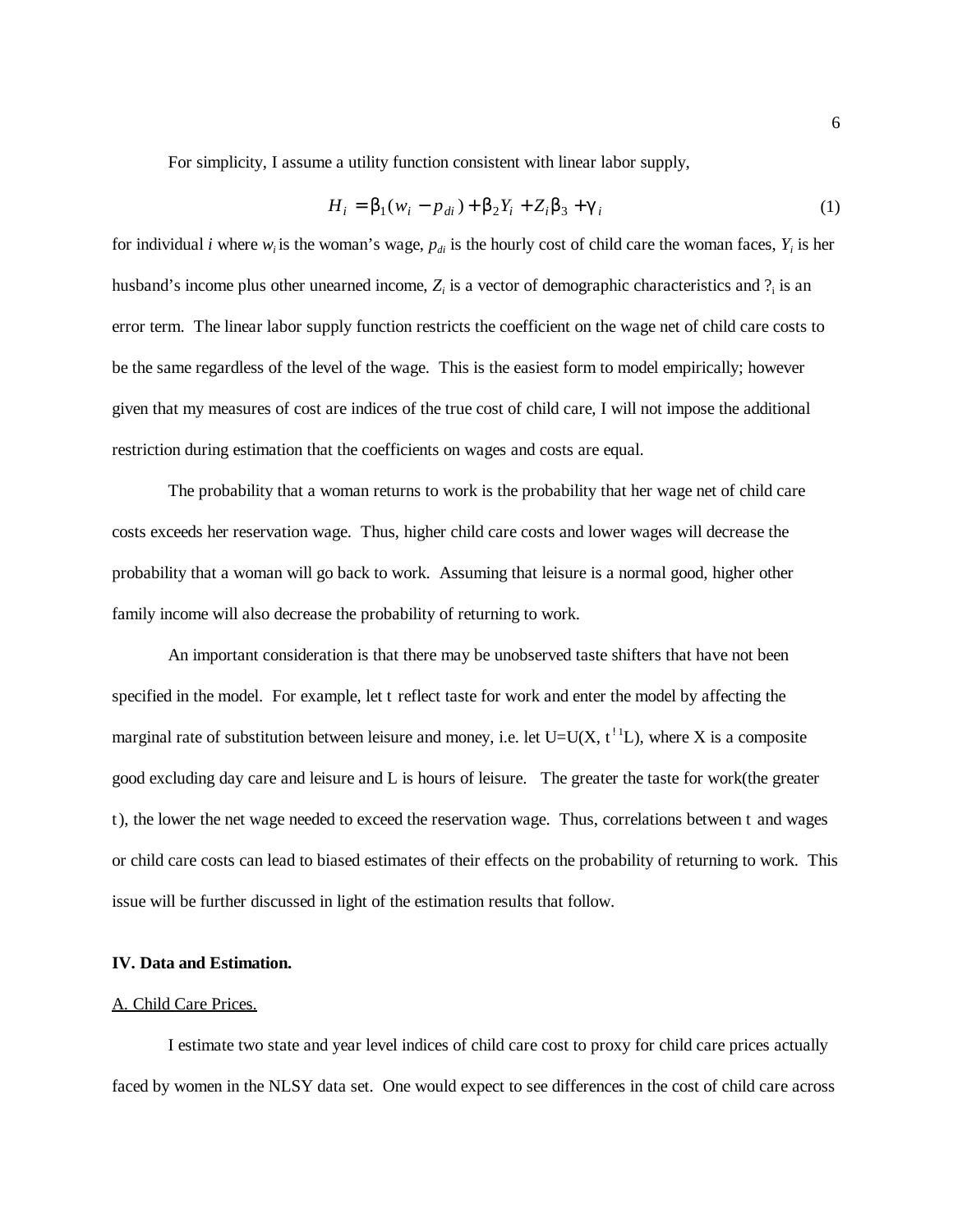states due to differences in the state minimum wage and differences in the supply of low-wage labor, among other possibilities. Because these differences may change over time, I calculate measures of child care cost by state and year. Differences in child care cost across states could also arise because of differences in demand for child care. However, if states in which more women work have higher child care costs because there is more demand for child care, this will bias the estimates against finding the expected negative effect of child care cost on the probability a woman returns to work after first birth.

As a first measure of child care cost, I calculate average hourly wages for child care workers by state and year from the 1979-1993 NBER Current Population Survey (CPS) Labor Extract, Annual Earnings File Extracts.<sup>10</sup> The average is the weighted average of hourly earnings of all surveyed workers who report a three-digit occupation code for child care workers, private household, or for child care workers, except private households.<sup>11</sup> Hourly earnings are calculated as edited hourly earnings when paid hourly and edited or computed usual weekly earnings divided by edited usual weekly hours otherwise. Hourly earnings less than \$0.50 and above the  $95<sup>th</sup>$  percentile in each year are dropped.<sup>12</sup> The mean state average child care worker wage over the period is \$4.43 with a standard deviation of 0.85.

As a comparative measure of cost, I estimate a regression adjusted state average weekly child care expenditure using the 1984-1993 panels of the SIPP.<sup>13</sup> The SIPP surveys a nationally representative sample of households every four months for 2½ years with a core set of questions and various "topical

 $^{10}$ Less populated states are identified only in regional groups by SIPP. For 1985 on, the groups are (1) Maine and Vermont, (2) Iowa, N. Dakota, and S. Dakota, and (3) Alaska, Idaho, Montana, and Wyoming. I use these same groups throughout for both the CPS cost index.

 $11$ Weights used are the earnings weights provided in the CPS data.

 $12990$  observations were dropped leaving 19,295 wage observations for child care workers in 45 states or state groups over 15 years.

 $131984$  is the first year of the survey so for women with children born in 1979-1983 I use the 1984 SIPP data.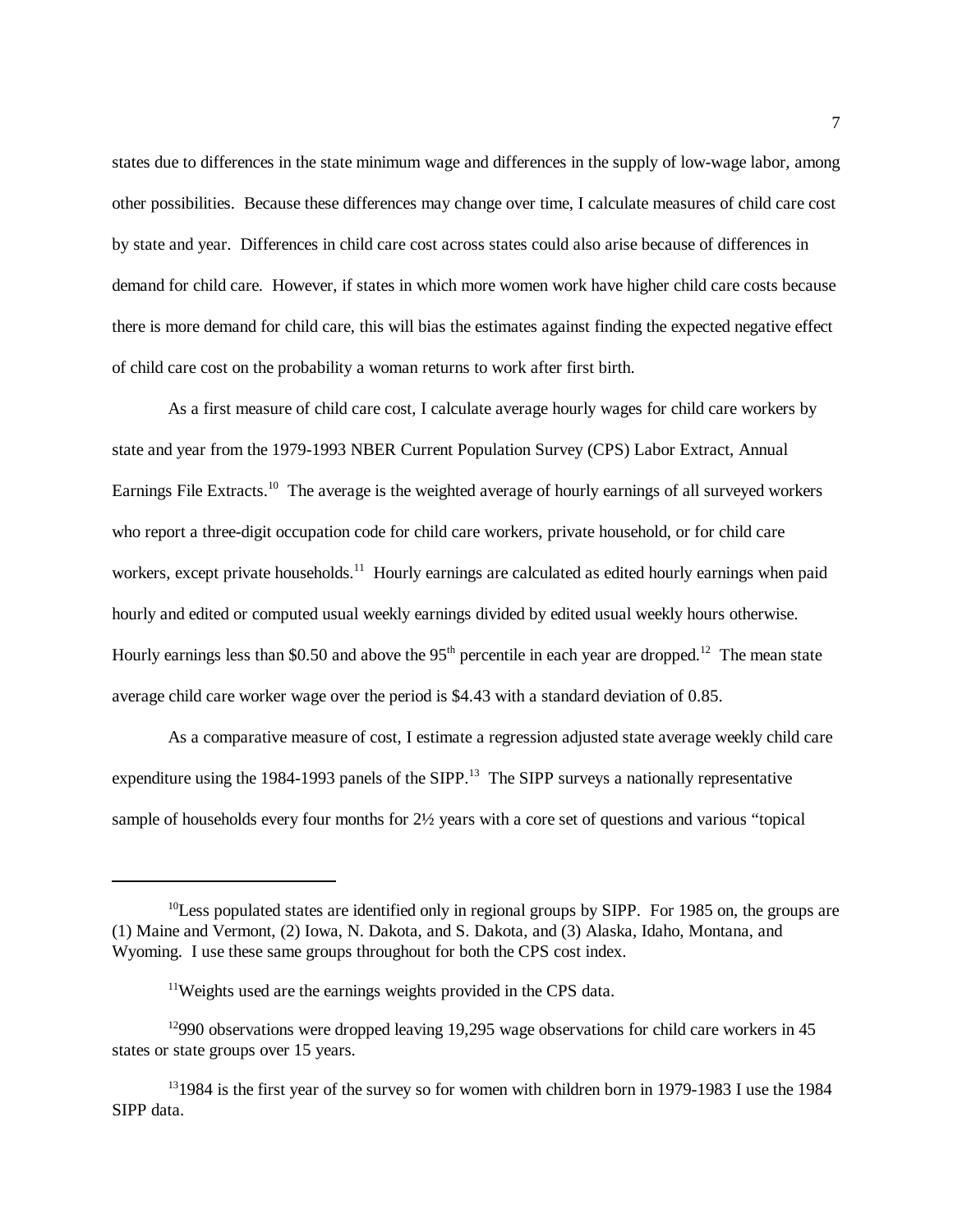modules" over the panel. At least one wave of each panel includes questions on child care usage and expenditure for the youngest three children under 15 years of age. I use the information on total child care expenditures, sources of child care, and hours of child care needed to estimate a state index of child care cost.

Ideally, one would like to use total child care expenditure to get a cost index that is independent of such factors as how much child care is purchased, quality of care, number of children covered, etc. To achieve this, I estimate the following linear regression of total weekly child care expenditure:

$$
TE \tH_c^2{}_{1}^8 H_c^2{}_{2}^2\%N_{\leq}^2{}_{3}^8 N_{6&10}^2{}_{4}^8 I_{NR}^2{}_{5}^8 I_{S}^2{}_{6}^8 I_{H}^2{}_{7}^8 I_{s,rr}^2{}_{s,rr}^8\%V \t{,} \t(2)
$$

where *TE* is total weekly child care expenditure,  $H_c$  is total weekly child care hours,  $H_c^2$  is total weekly child care hours squared,  $N_{\leq 5}$  and  $N_{\leq 10}$  are the number of children under five years of age and the number 6-10 years of age,  $I_{NR}$ ,  $I_S$ ,  $I_H$ , and  $I_{st,yr}$  are indicators for the use of non-relative care as one source of child care, the use of school as one source of child care, the child's home as one place care is provided, and a set of state-year indicator variables.<sup>14</sup> By controlling for the source of child care and the number of children in different age categories, I hope to purge the expenditure data of some of the variation due to quality differences. The coefficients on the state-year variables,  $?_{\text{st,yr}}$ , are then used as the child care price index in the return-to-work equation.

Figure 1 plots the regression adjusted SIPP weekly child care expenditure (by state and year) versus the average child care worker wage. From this preliminary look at the cost data, it is reassuring that the two measures are positively correlated (correlation of 0.30) since child care worker wages are likely to be a major portion of the cost of providing child care. In the estimation below, I use both measures to explore the effects of child care cost on the return-to-employment behavior of new mothers.

 $14$ Coefficients on hours, hours squared, number of children, non-relative care, school-based care, and home care are also allowed to vary by year.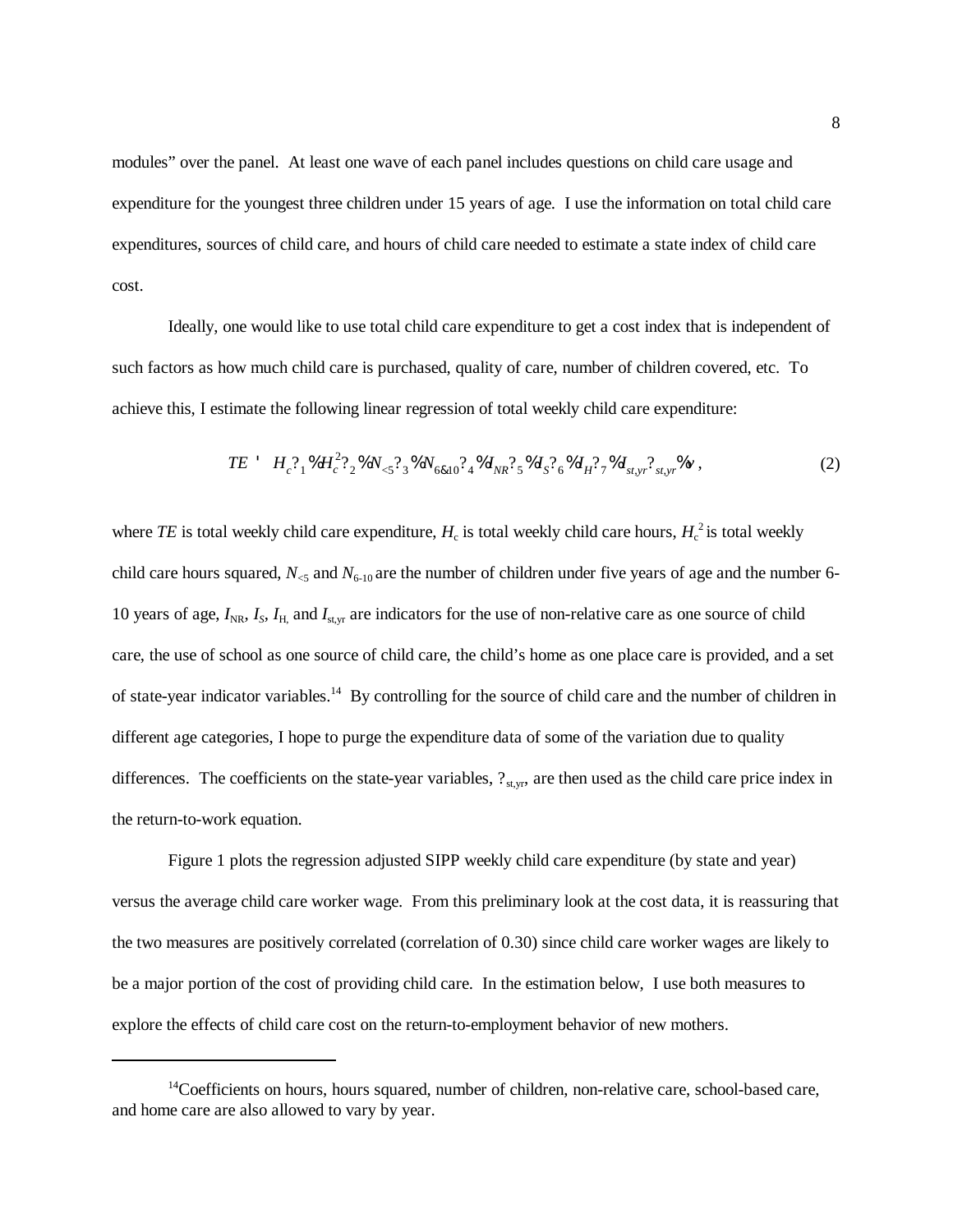#### B. NLSY Data

My empirical strategy is to study the determinants of the return-to-work decision for new mothers who were working prior to the birth of their first child. I limit the sample to women giving birth to their first child for simplification of the return-to-work decision. This group is more uniform in the sense that all mothers face a first birth but not all will face a subsequent birth. Additionally, these women are all facing the decision to return to work with the need to hire child care for a child under age one only, not for multiple children at various ages. Limiting the sample to women who worked in the year before birth defines a more homogenous group of women since they all exhibit at least some attachment to the labor force prior to their first birth in addition to enabling me to use pre-birth wage information as a proxy for post-birth offered wages. I also conjecture that women with spouses or partners living in their household are reasonably similar to each other but unlike women without spouses or partners who tend to be younger and are more likely to live in their parents' household. In particular, it seems that women with spouses or partners may be facing more similar constraints on their labor market decisions than women without spouses or partners.

The original NLSY sample contains 5,842 women, excluding the military sample that was dropped in 1985.<sup>15</sup> In this study, I primarily use the 1994 Child file of the NLSY which provides detailed information on the children of the original NLSY sample women, including some relevant information on their mothers. In addition, I use the 1993 NLSY Youth file to get geographic and family income information for the mothers. According to the 1994 Child file, there are 3,468 women whose first-born

<sup>&</sup>lt;sup>15</sup>The NLSY is a nationally representative sample of 12,686 men and women who were between the ages of 14 and 21 in 1979 including a military sample and an over sample of African-Americans, Hispanics, and poor non-African-Americans and non-Hispanics. See Center for Human Resource Research(1989) and (1993) for more information on the survey.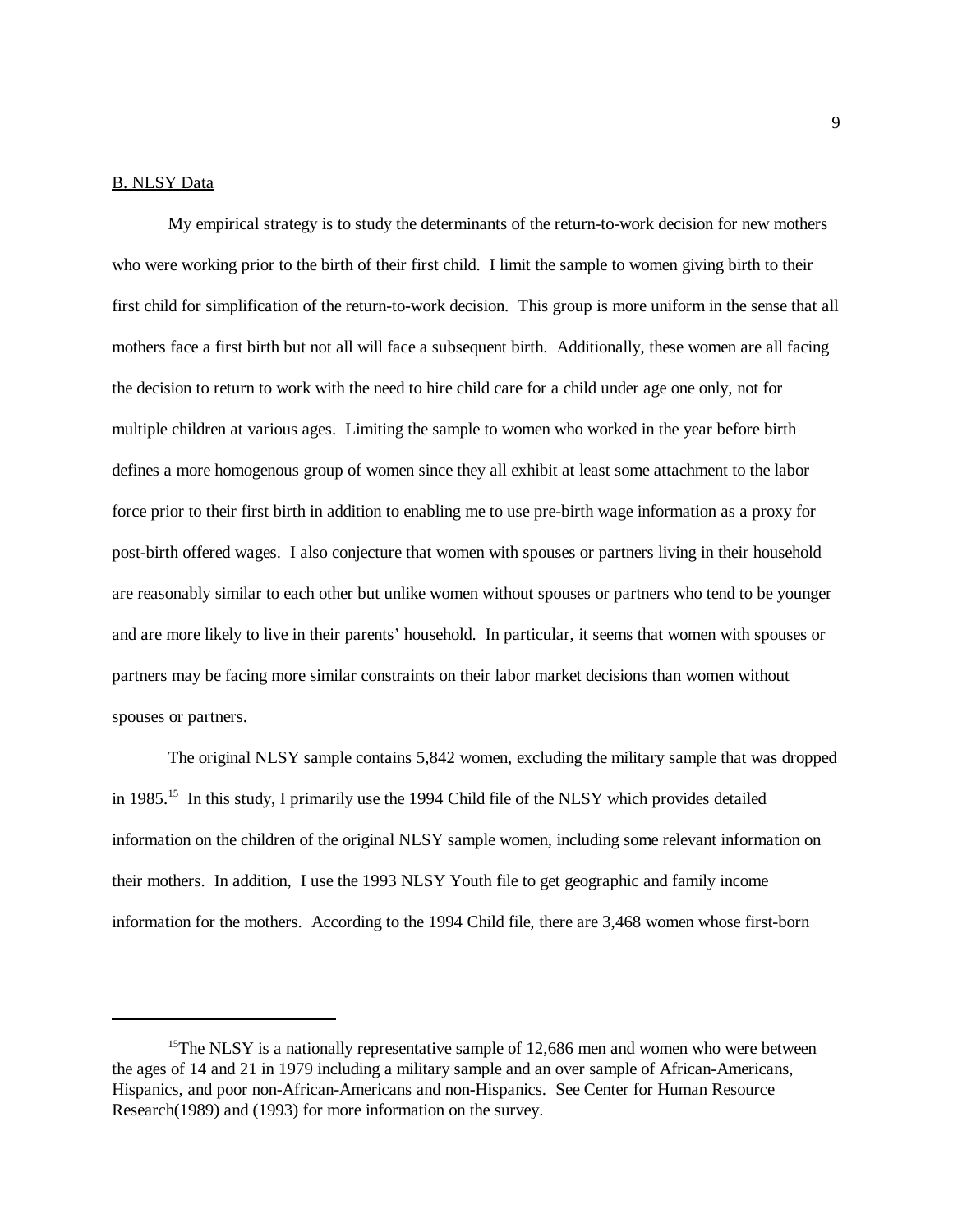child was born between 1979 and 1994 and resided in the mother's household the first year of birth.<sup>16</sup> Characteristics of these women are reported in the first column of Table 1a.<sup>17</sup>

As noted above, I further limit the sample to women who report having a spouse or partner present at the time of their child's birth and women who were working at some time during the year before giving birth. The restriction to women with a spouse present before the birth of their child gives rise to the sample of 2,707 individuals (78 percent of the full sample) shown in column (2) of Table 1a. Comparing columns (1) and (2), women with spouses or partners are slightly older, more educated, and less likely to have a parent, step-parent, or grandparent in their household. They are also much less likely to be African-American. Column (3), the base sample, includes all women in column (2) who worked before first birth and have complete data for all variables used in the regression analysis with the exception of other income.

The NLSY reports the number of weeks before and after birth that a woman left and began employment. The women of the NLSY have high employment rates before giving birth; 76 percent of all mothers and 79 percent of mothers with spouses present were working within 51 weeks prior to their first child's birth. Those who worked tend to have higher other family income and are older and better educated (13.0 versus 11.5 years of education).

In addition to the standard variables included in a labor force participation equation--wages, unemployment rates, age, education, and race--I also include an indicator for the mother having had a working female role model when she was 14 and one for the presence of a woman's mother/father/stepmother/step-father/grandmother/grandfather in the household around the birth year. The role model variable is intended to help capture a woman's attitude about being a working mother. Although a woman may have different feelings about working when she has young children versus when her children are

 $^{16}$ For the 918 women with first-births before 1979 there are no birth year data available.

 $17$ The appendix contains more details of how the data set is constructed.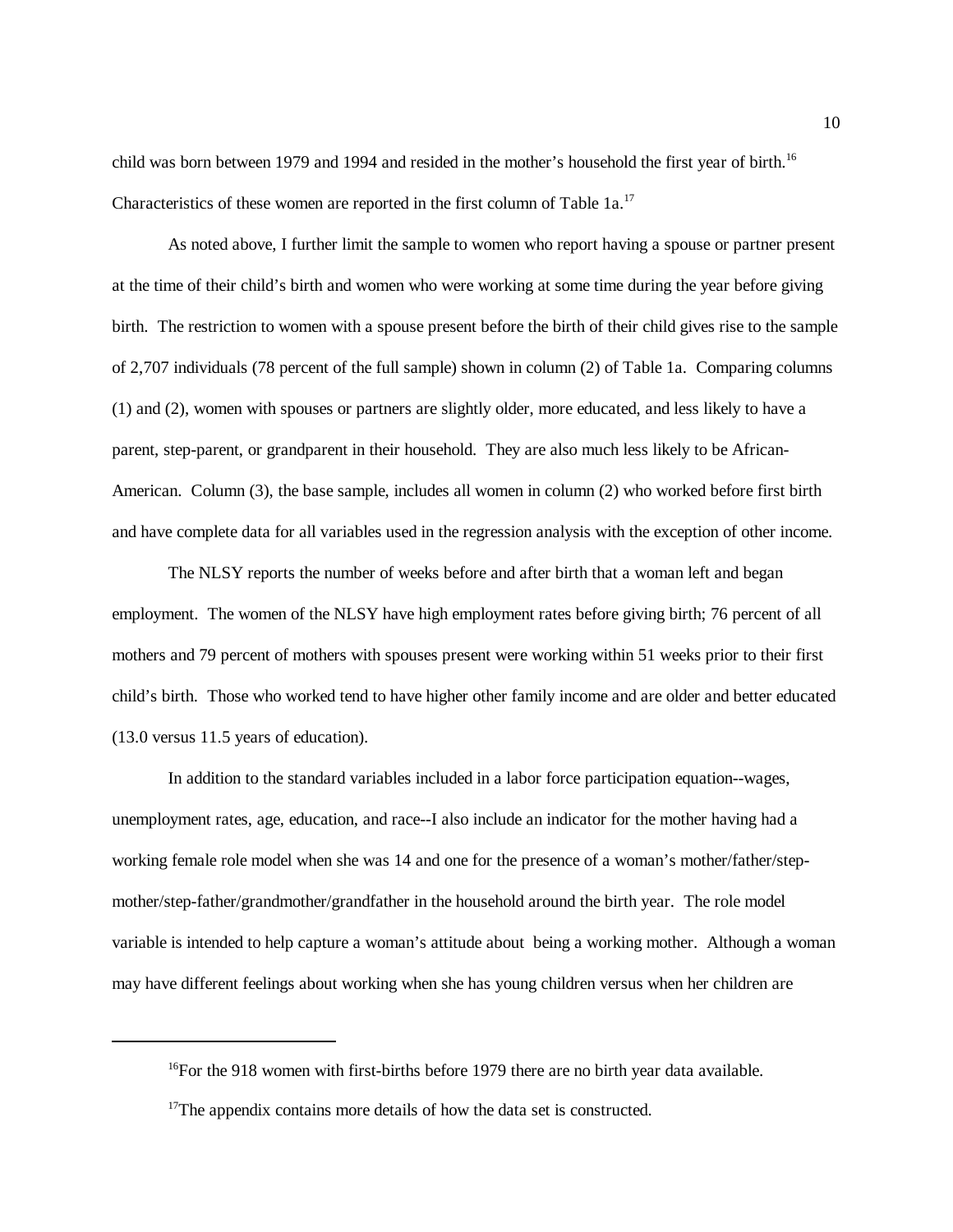teenagers, this is the only information available on whether a woman lived in a household with a working female role model. The "grandparent" indicator is included to reflect a woman having greater access to low-cost child care. As shown in rows (11) and (12) of Table 1a, 52 percent of the NLSY women's role models worked when they were 14, and 30 percent of the overall sample of new mothers lived with their own parent, step-parent, or grandparent. Among women in the regression sample who worked in the year before childbirth and had a spouse present, however, the fraction living with a parent or grandparent is much lower at 15 percent.

As shown by the variable in row (3) of Table 1a, 77 percent of the mothers who were working and lived with a spouse returned to work within 51 weeks following their child's birth. A more detailed picture of the process is provided in Figure 2, which shows the fraction of the sample from column (3) of Table 1a who were working in each week before and after childbirth. Expectant mothers gradually withdraw from employment in the months before their delivery and then gradually return.<sup>18</sup> The pattern for all women who worked in the year before their first birth is also shown in Figure 2 and is very similar to that of the regression sample.

Columns (4) and (5) of Table 1a show the characteristics of women in the base sample (i.e. the column (3) sample) who were and were not back at work within a year of childbirth. A simple comparison across the columns suggests that women with higher wages, those with lower other income, older women, those with more education, and those whose mother worked are more likely to return to work quickly. Column (6) presents absolute t-values for the hypothesis that the means in columns (4) and (5) are equal. As predicted by the model, women who return to work have higher wages on average; however, differences in average child care costs and in average other family income for returners and non-returners are not statistically significant. The differences in age, education, race, share having had a working female role

<sup>&</sup>lt;sup>18</sup>Though a larger percentage of NLSY women return to work after first-birth, the employment patterns are very similar to those of NLS-Young Women presented in McLaughlin(1982).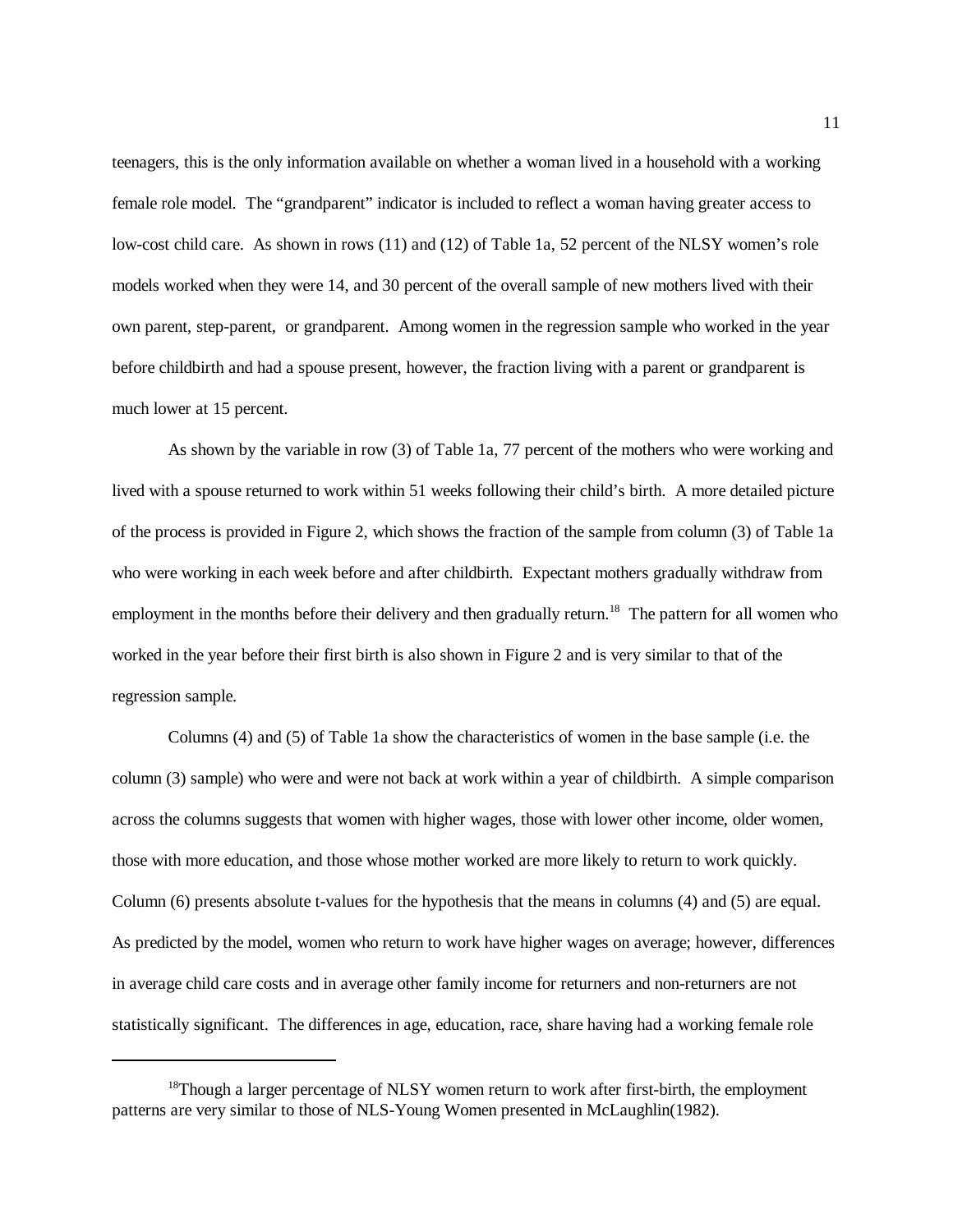model, and the unemployment rates are also statistically significant. Women who return to work are older, more educated, more likely to have had a working role model, more likely to be African-American, and are living in counties with lower average unemployment rates.

The theoretical model suggests that spouse or partner income and other unearned income should be included in the empirical model of the return-to-work decision. However, 122 observations (7.2 percent) of the base sample have missing information on some component of other family income. In some of the specifications below I use the full sample excluding unearned income.<sup>19</sup> In others, I use the restricted subsample shown in column (1) of Table 1b. In general, the characteristics of the sub-sample are very similar to the overall sample; in particular, the fraction who return to work within a year is very similar (78 percent). Moreover, the characteristics of returners and non-returners in the sub-sample (columns (2) and (3), Table 1b) mirror those of the returners and non-returners in the base sample. Column (4) provides absolute t-values for the test that the means in columns (2) and (3) are identical. Once again, returners are older, more educated, more likely to live with a working female role model, and more likely to be African-American. They also have higher pre-birth wages and live in counties with lower average unemployment rates. Once again, the differences in average child care cost between returners and non-returners are not statistically significant.

#### C. Return-to-Work.

I approach estimation of the model of return-to-work in three ways. First I estimate a simple linear probability model of employment using each of the two measures of child care cost and excluding spouse or partner income.<sup>20</sup> Next, I speculate that the child care cost indices measure the true cost of child care faced

 $<sup>19</sup>$ It should also be noted that if work decisions are made jointly by a woman and her spouse or</sup> partner, this other income measure is potentially endogenous.

<sup>&</sup>lt;sup>20</sup>At this stage I estimate a linear probability model so that the results may be easily compared to the IV estimation results. Results from estimation with a probit model are qualitatively unchanged except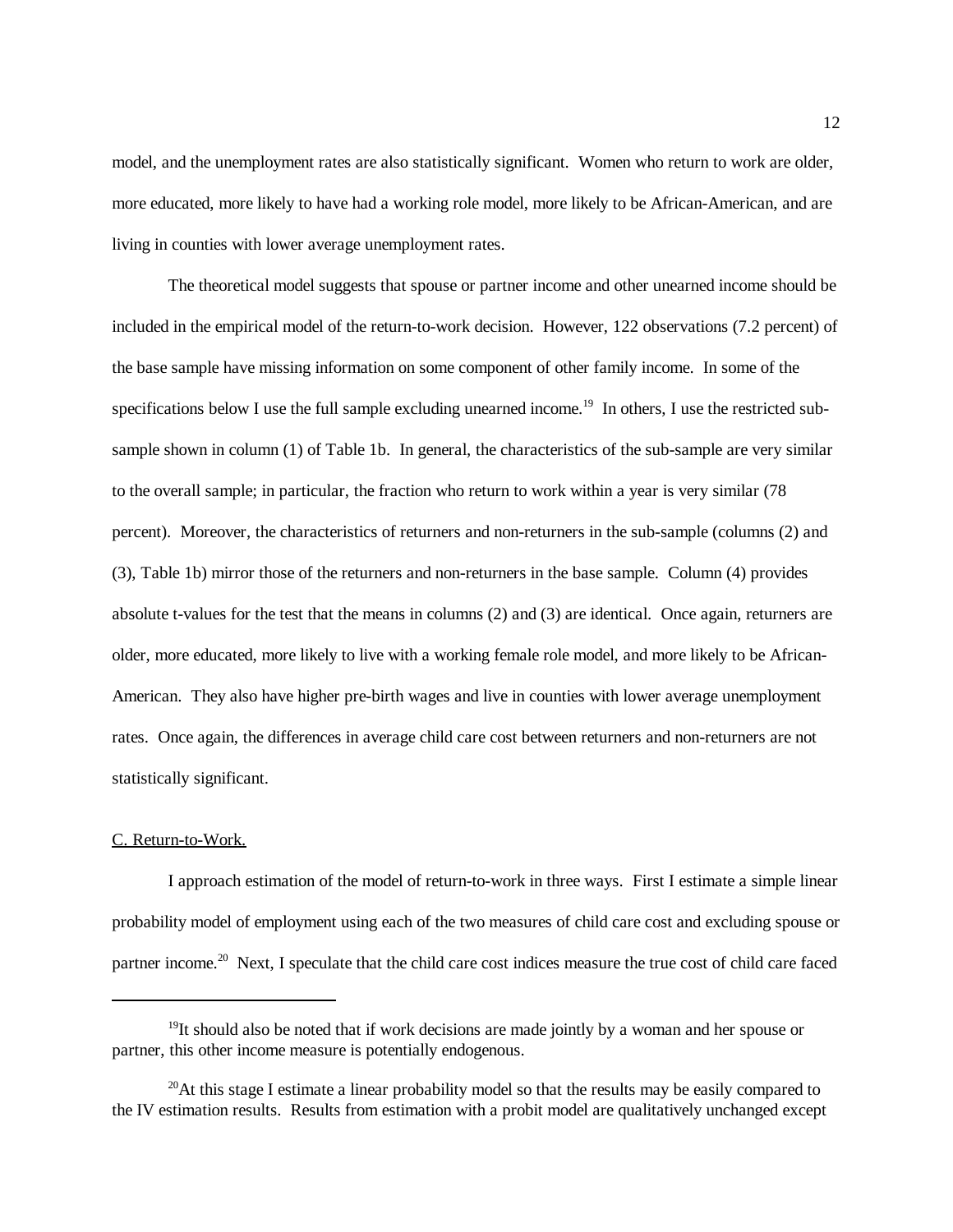by these women with some error and thus use each as an instrument for the other while continuing to omit spouse or partner income. Finally, I reestimate the OLS model on the sub-sample with spouse or partner income data, controlling for other family income.

The employment pattern illustrated by Figure 2 suggests estimating a more "dynamic" model of weeks to return to work following birth such as a tobit or hazard model. The results from estimating a tobit model of weeks to return to work censored at 52 weeks, although not reported in this paper, are consistent with the OLS estimates discussed below. Women with higher wages and more education return to work more quickly following birth, and women facing higher child care costs and having higher other family income delay their return to work longer after birth. This should not be surprising, however, since none of the variables vary over the weeks following birth.

# 1. Ordinary least squares model, excluding spouse or partner income.

Building on equation (4) I use OLS to estimate the best linear approximation of the following model, using the pre-birth wage as a proxy for the post-birth offered wage<sup>21</sup>:

$$
Pr[working 1 year after birth] \cdot n_0\%n_1wage\%n_2C\%Zn_3\%n_4UR\%n_5URpost\%µ, \tag{3}
$$

where *wage* is the wage in the fourth quarter before birth, *C* is the child care cost variable, *Z* is a matrix including age, education, and indicator variables for having a working female role model, being African-American, and having one of the child's grandparents in the household, *UR* is the county unemployment rate in the birth year, and *URpost* is the county unemployment rate in the year following the birth year, .

First, I estimate the model specified in equation (3). These results are presented in columns (1) and

that the wage effect is larger when evaluated at the means.

 $^{21}$ Pre-birth wage is the best approximation I have of the wage women actually face when making their return-to-work decision. Because I am looking at these women over such a small time frame, I assume that there is minimal wage erosion over the period.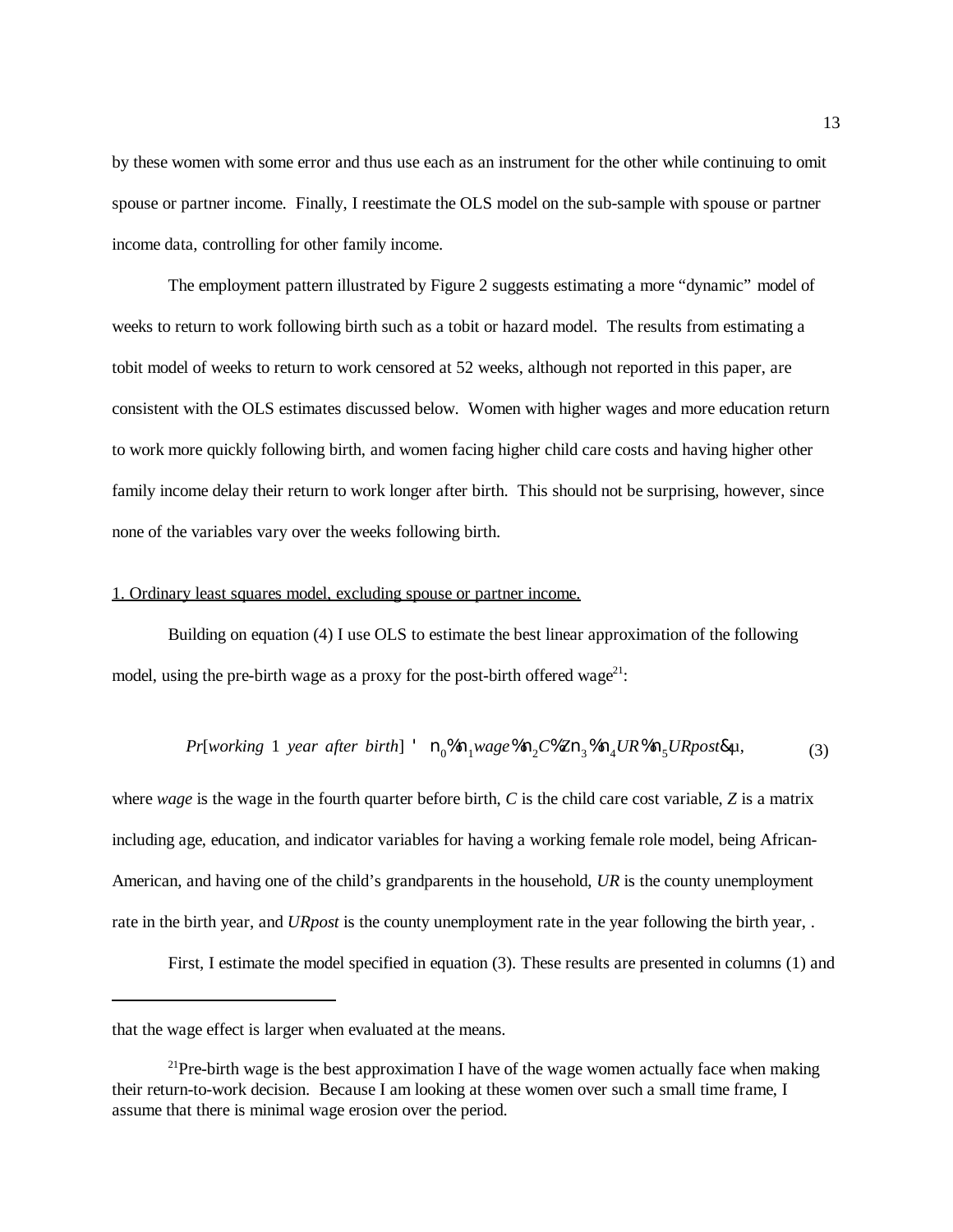(2) of Table 2. In both OLS models the cost variables have a negative effect on the probability that a woman returns to work after birth although only the average child care worker wage measure of cost has a statistically significant effect. In both specifications, wages have a positive and significant effect, and all other results are very similar. Having more education and having had a working female role model both increase the probability that a woman will return to work after giving birth.<sup>22</sup>

Considering columns (1) and (2) of Table 2, the child care worker wage reflects an hourly cost while the SIPP child care expenditure measures a weekly cost. Therefore, in order to compare the coefficient on the hourly child care worker wage measure to the weekly expenditure measure, the SIPP cost coefficient needs to be scaled by average weekly hours. In addition, hourly child care costs are likely to be some portion of the average child care worker wage. First, assuming these women need an average of 36 hours of childcare per week, the SIPP cost coefficient is scaled up by a factor of 36 making the coefficient estimates from the two cost measures quite similar.<sup>23</sup> However, given the Census Bureau estimates from SIPP cited above, hourly child care cost would be predicted to be at most 56 percent of average child care worker wages.<sup>24</sup> Thus, the cost coefficient estimate from average child care worker wages is nearly doubled moving the coefficient estimates further apart.

To compare the effects of the different child care cost measures on the probability of returning to work, I calculate the difference in probability of returning to work while living in an average cost state

 $22$ If the model is estimated including the women who do not live with a spouse or partner, the sample size rises from 1,700 to 2,048, the wage and child care cost coefficients increase slightly in magnitude, and the coefficient on the regression adjusted weekly child care expenditure is statistically significant.

<sup>&</sup>lt;sup>23</sup>Women whose youngest child is under one year work an average of 36 hours per week according to U.S. Bureau of Census(1992) estimates from the SIPP, Fall 1988.

 $^{24}$ As noted above, U.S. Bureau of Census(1992) estimates women with at least one child under age one spend an average of \$88.60 on child care per week and work an average of 36 hours per week. This \$2.46 per hour cost in 1997 dollars is 56 percent of the mean state average child care worker wage of \$4.43.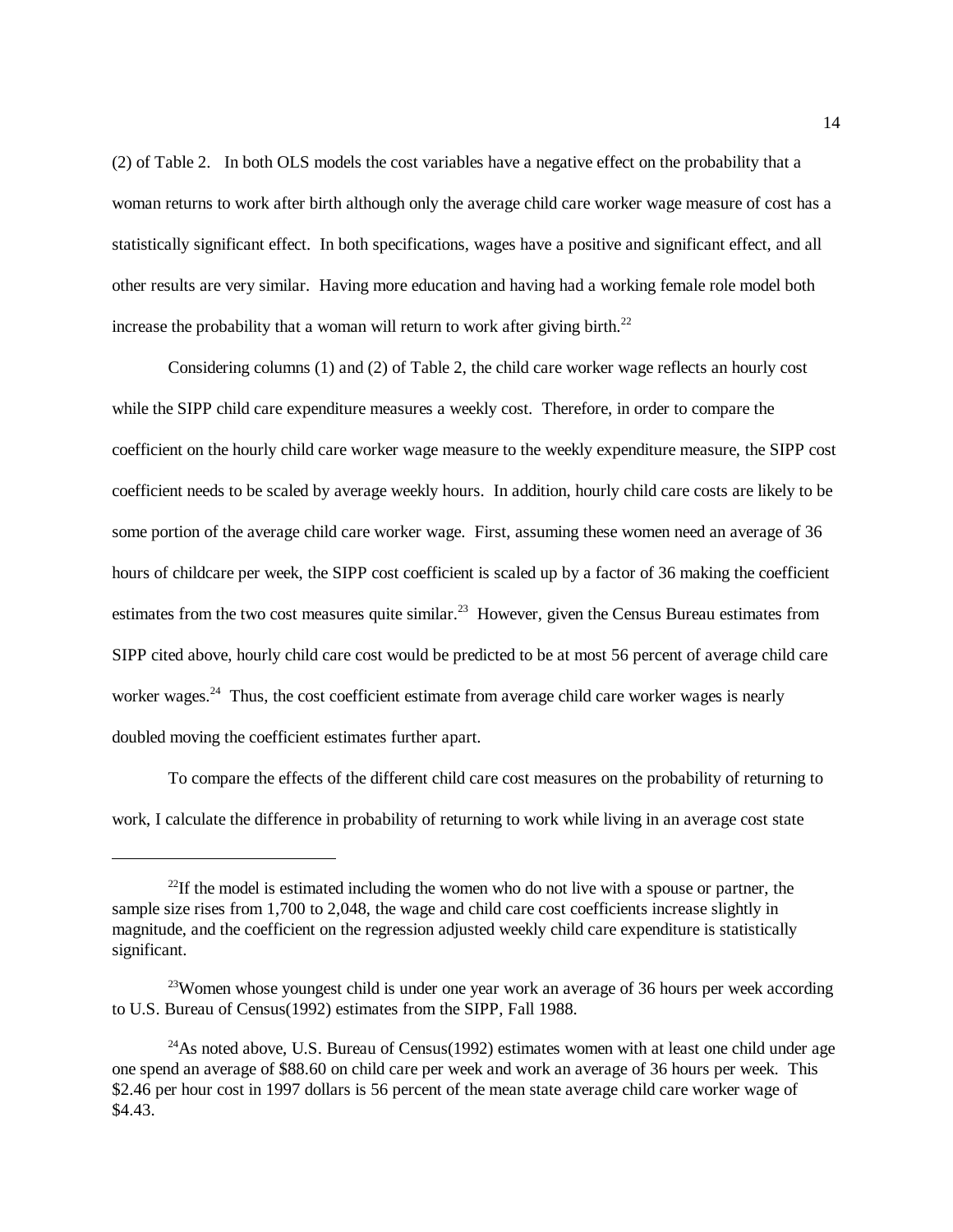versus living in a high cost state defined as being one standard deviation above the mean. Moving from Pennsylvania to California in 1988, the probability of returning to work decreases about 2.4 percentage points using the average child care worker wage measure of cost. The SIPP average weekly expenditure estimates a decrease of only 0.6 percentage points in probability for this same move from Pennsylvania to California. More generally, a move from an average SIPP expenditure state to one standard deviation above implies about a 1.4 percentage point decrease in probability of returning to work.

The theoretical model predicts that offered wage and child care price should have coefficients equal in magnitude and opposite in sign. In comparing the wage and cost coefficients, the wage is measured in pre-tax dollars while the child care costs are measured in after-tax dollars. Assuming the coefficient on after-tax wages and child care cost equals 0.036, the tax rate would have to be 75 percent to generate the observed wage coefficient. This result can be partially reconciled if other costs of working are correlated with child care costs and thus the child care cost coefficient estimates are negatively biased.

In the theory section, I briefly discussed the problems of misspecification due to an unobserved taste variable that affects the marginal rate of substitution between leisure and money. If there is an unobserved taste-for-work variable of this type, the lower wage women observed are likely to have greater taste for work (higher t) on average than the higher wage women. As a result, wages and t will be negatively correlated in the sample, and the estimated effect of wages on the probability of working may be biased toward zero. This is just one possible explanation for the large differences in wage and cost coefficients. Additionally, problems with measurement error in the wage variable could also bias the wage coefficient toward zero. This bias could be exacerbated by the inclusion of age and education which are highly correlated with wages and may be measured with less error. On the other hand, age and education may be important independent predictors of returning to work and omitting them may bias upward the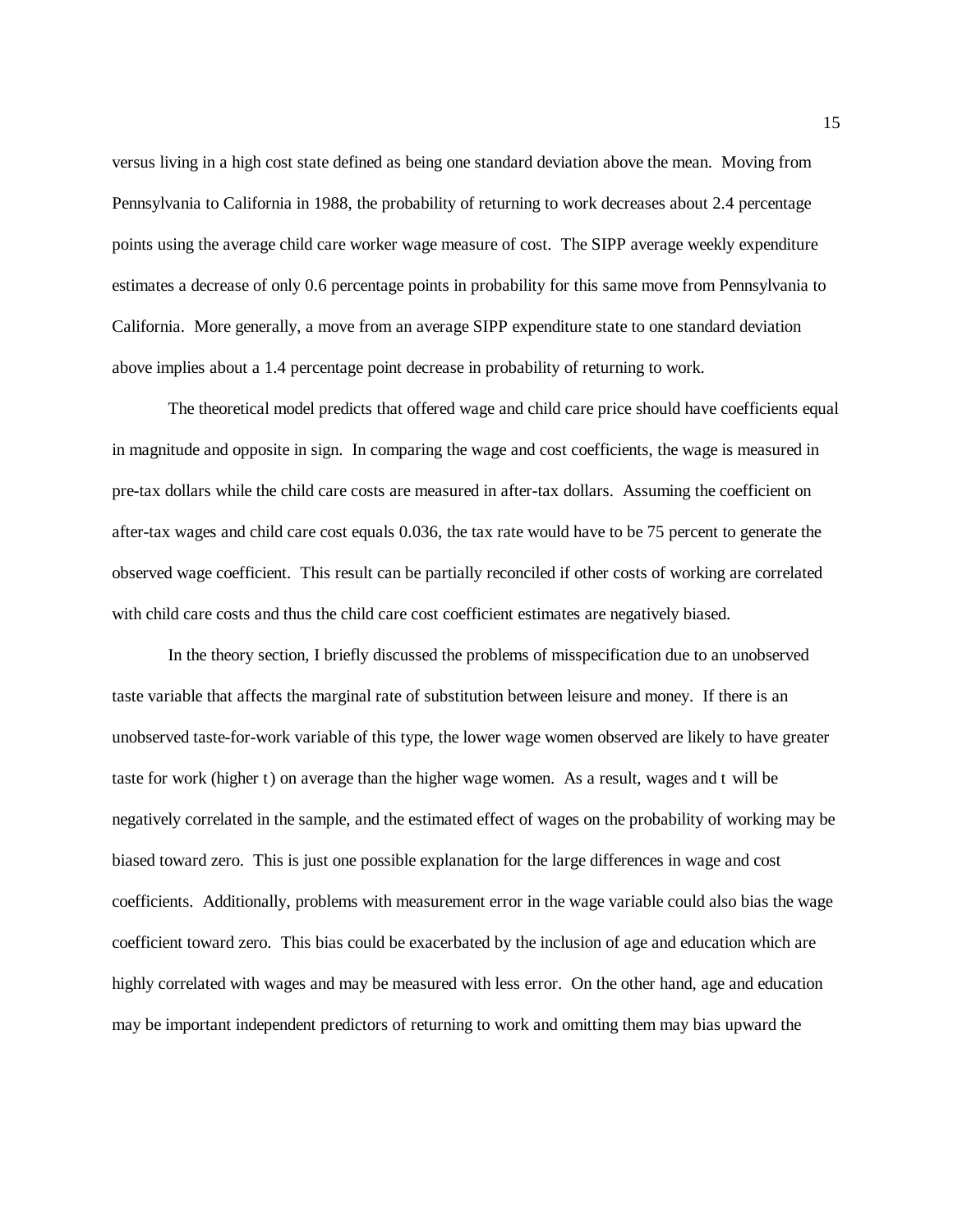wage coefficient.<sup>25</sup>

# 2. Instrumental variables estimation, excluding spouse or partner income.

Given that the above measures of child care cost measure true child care cost with some error, I am concerned that the OLS estimates may be biased. However, assuming that the measurement errors in the two cost indicators are uncorrelated with each other in the limit, instrumental variable estimation may be used to get consistent parameter estimates. Therefore, I reestimate columns (1) and (2) of Table 2 using each cost measure as an instrument for the other. Column (3) of Table 2 presents the results from instrumenting for the child care worker wage measure with the SIPP average weekly expenditure measure, and column (4) presents the results of instrumenting for the SIPP weekly expenditure measure with the child care worker wage measure. As expected, the cost coefficient increases in magnitude in both equations; however, because the results are broadly consistent with the OLS results and have much larger standard errors, I continue the analysis using OLS results.

#### 3. Estimates including spouse or partner income.

To address the importance of omitting spouse/partner income, I begin by reestimating the models of columns (1) and (2) of Table 2 using the sample that has complete income information while continuing to exclude spouse/partner income from the model. The results are presented in columns (1) and (3) of Table 3. Excluding these observations slightly increases the effect of average child care worker wages on the decision to return to work but has little effect on any other coefficients. Columns (2) and (4) then reestimate columns (1) and (3) including the measure of other income. The cost coefficient is diminished slightly in column (2) relative to column (1), and the coefficients on wage, age, and education increase

 $^{25}$ Even excluding age and education from the estimation, the wage coefficient never increases enough to eliminate this difference. The difference in the wage coefficient estimates between the probit and linear probability models also will not account for the difference.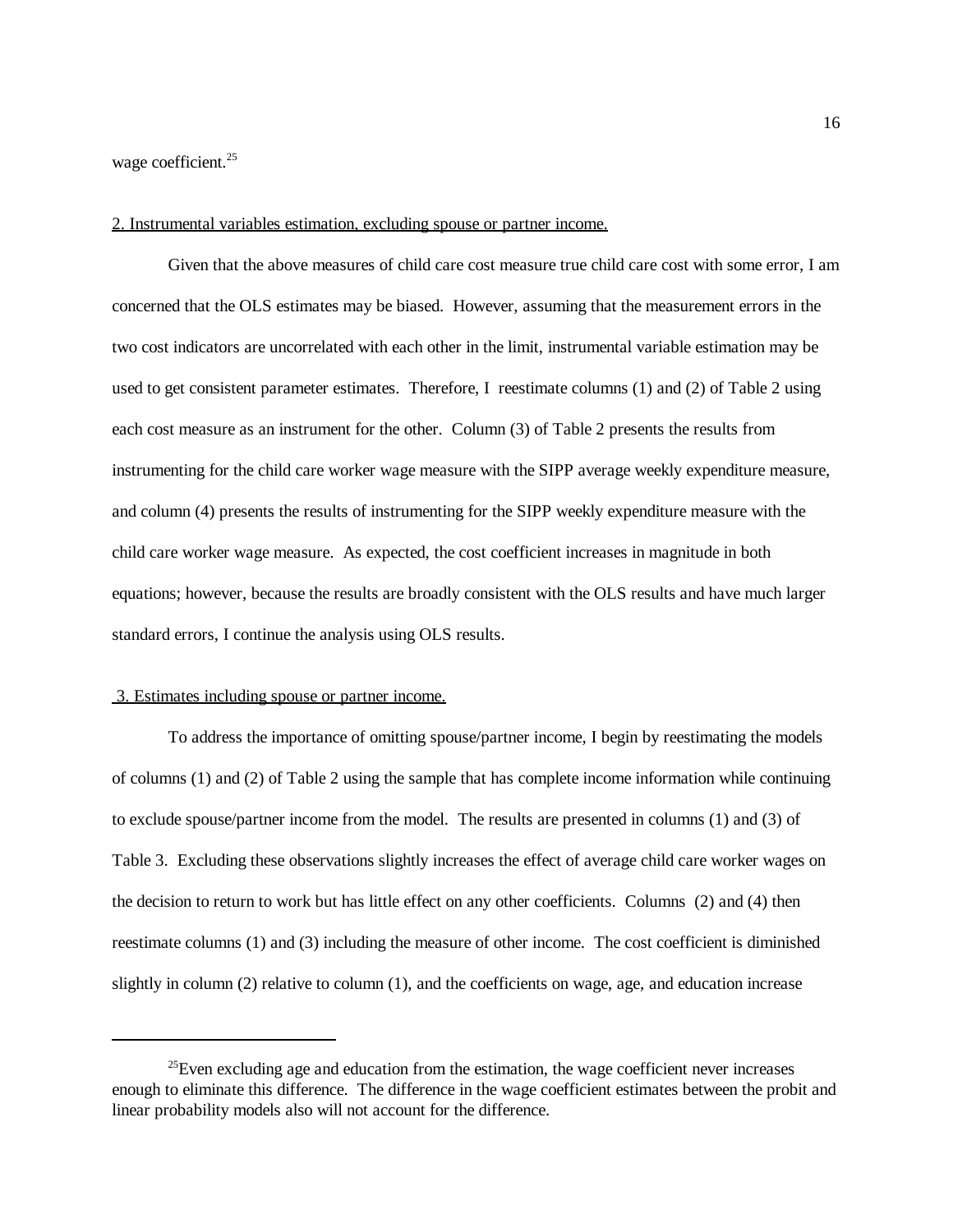slightly in magnitude. Spouse/partner income behaves as predicted by the model: the higher a woman's partner's income, the less likely she is to return to work.<sup>26</sup> If other income is allowed to enter separately for women with spouses and women with partners, spouse other income has a coefficient of ! 0.004 with a standard error of 0.001 with either child care cost measure. The partner other income variable has a coefficient of !0.005 in both equations and standard errors of 0.004 and 0.005. Finally, sixty-four observations have other income calculated to be \$0. When these observations are excluded, average child care worker wages becomes slightly more important. The coefficient falls to !0.034 with a standard error equal to 0.015. The child care expenditure coefficient remains unchanged while the coefficients on other income, female role model, and African-American increase in magnitude across both columns, and the education coefficient decreases slightly.<sup>27</sup>

The calculated child care cost, wage, and family income elasticities of employment provide one way to compare the results of this study to others. The column (2) specification of Table 3 implies a child care cost elasticity of  $10.36<sup>28</sup>$  This estimate is very similar to the average price elasticities of employment of !0.38 by Blau and Robins(1988) calculated over a range of child care costs, !0.31 by Kimmel(1992) for married women using her preferred child care cost measure, and -0.38 by Powell(1997) for married women using predicted cost of child care. Ribar(1995) and Connelly(1992a) calculate much smaller elasticities of ! 0.09 and ! 0.20, respectively, while that of Ribar(1992) is much higher at ! 0.74.<sup>29</sup>

 $26$  Very few observations are affected by the income top-coding, and including an indicator for the presence of a top-coded income measure has no important effects on the results and is statistically significant only at the 10 percent level.

 $^{27}$ I have explored including indicators for the birth year of the child. The results are qualitatively unchanged.

 $28$ Elasticities are calculated at the mean employment rate and the mean average child care worker wage across observations or the mean weekly child care expenditure (unadjusted).

<sup>&</sup>lt;sup>29</sup>When the column (4) specification is used, the elasticity is smaller than even the smallest estimates of Ribar(1995) and Connelly(1992a) at  $\mu$  0.03.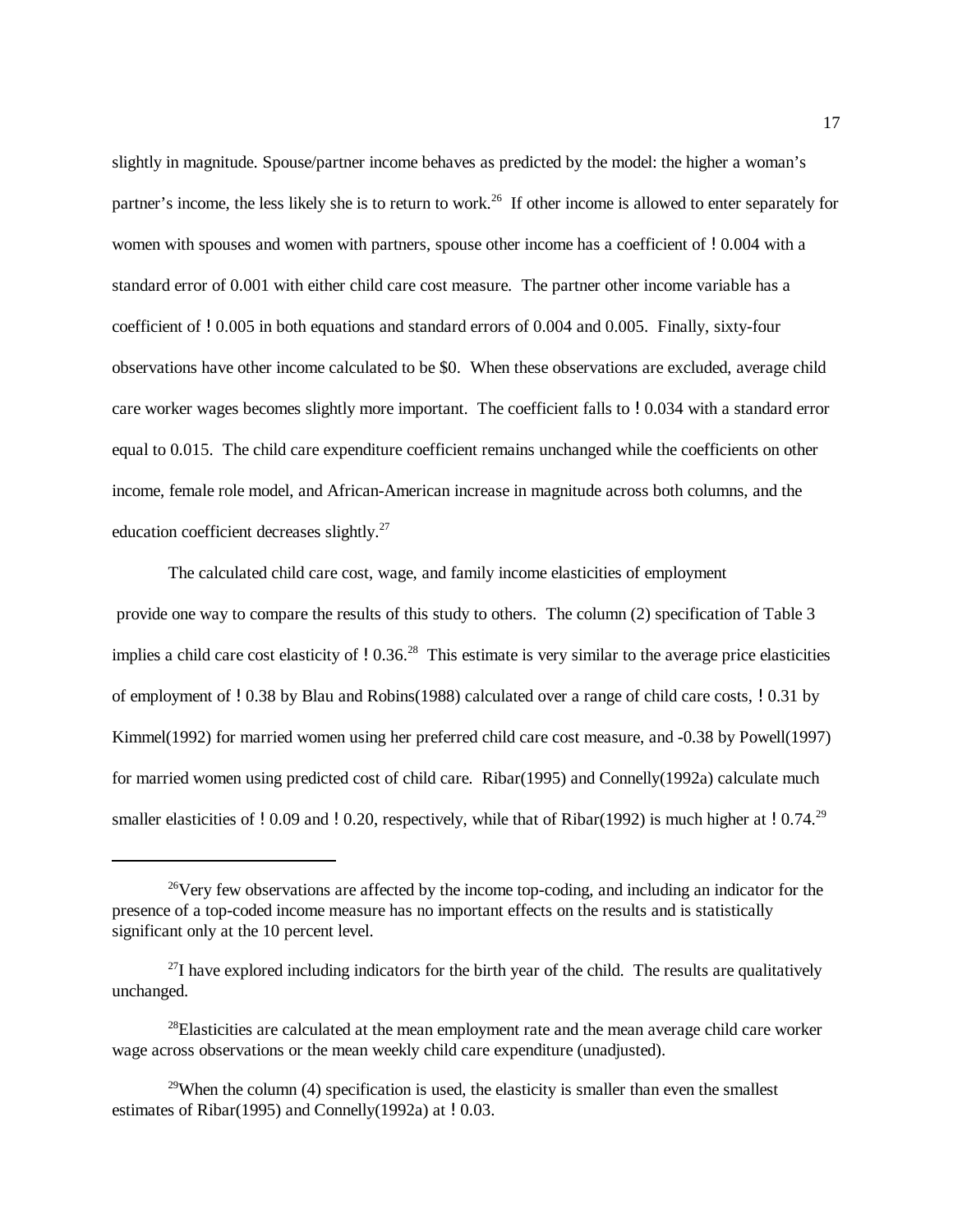The wage elasticity of labor force participation is much smaller at 0.12 than those estimated by Ribar(1992) and (1995) of 0.68 and 0.53, Kimmel(1992) of 0.58, and Powell(1997) of 0.85, but is larger than the 0.04 calculated by Michalopoulos, Robins, and Garfinkel $(1992)^{30}$ . Finally, the other-income elasticity of !0.04, is very similar to the estimates of Michalopoulos, Robins, and Garfinkel(1992) and Ribar(1995): ! 0.01 and ! 0.05, respectively.

Although more education seems to increase the probability that a woman will return to work after first-birth, this result has several possible interpretations. It may be that women who get more education do so because they are more committed to the labor force and thus are more likely to go back to work. Alternatively, it may be that women with more education are more likely to hold jobs from which they can take leave as opposed to having to quit and hence they face lower costs of returning to work after birth. Finally, as discussed above, this may be reflecting part of the wage effect due to the high correlation of education with wages and possible measurement error in the wage variable.

The working female role model variable was included to capture the idea that women may have different views about the appropriateness of working when they have children. Although a woman may view working when she has a young child differently than when she has a child aged 14, this is the only role model information available. Across all estimated equations, this variable has a consistent positive and significant coefficient. One might be concerned that this variable is reflecting an inter-generational correlation in income status rather than a role model effect per se. For example, poor women may be more likely to work, and their children may be more likely to be poor and hence more likely to work, also. However, including other family income should help control for wealth, and the role model coefficient remains virtually unchanged when unearned income is included.

As for other variables in the model, older women are more likely to return to work after birth once

 $^{30}$ Even if mother's age and education at child's birth are omitted from the estimation, the wage coefficient is never large enough to generate an elasticity as large as the cited studies.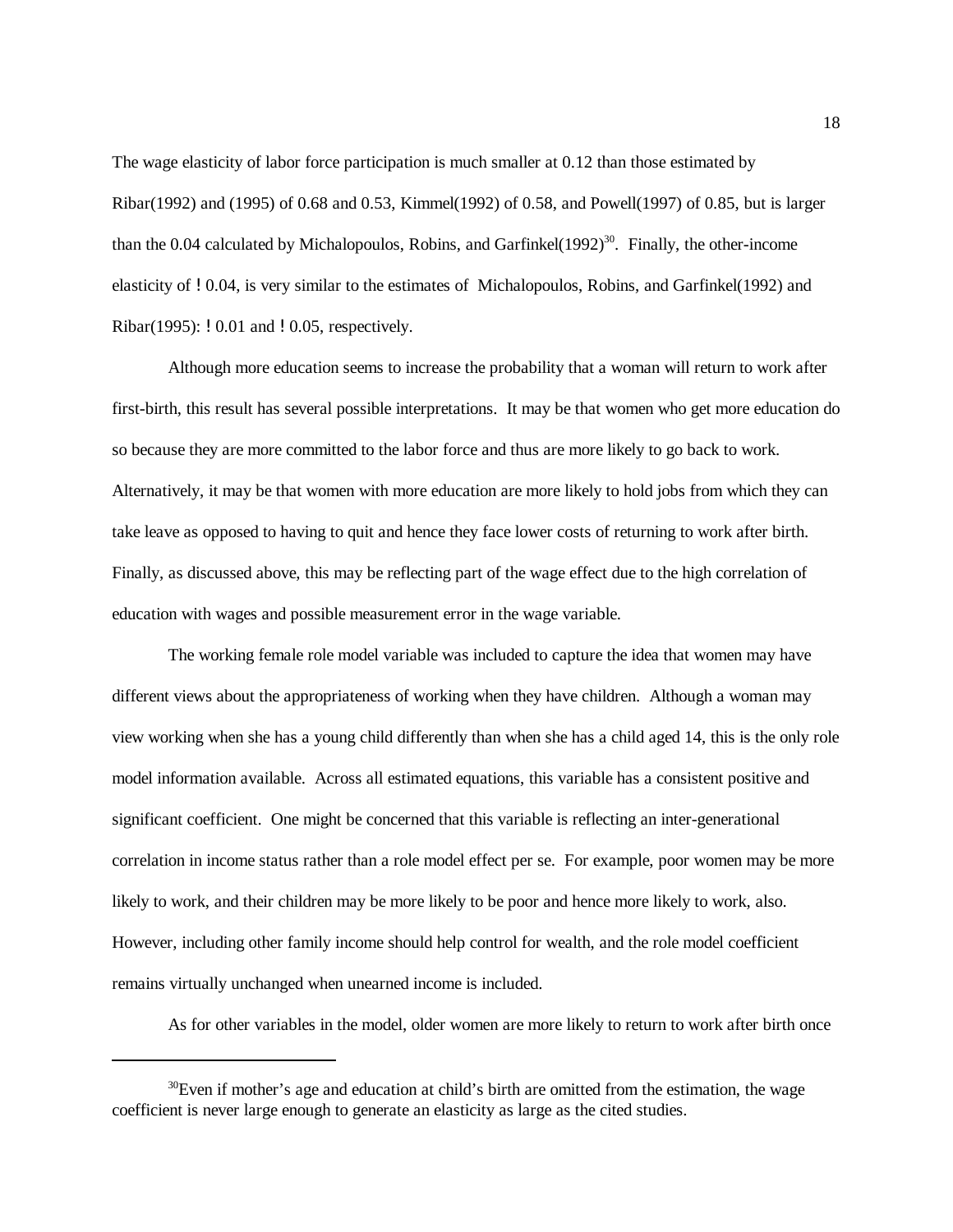other income is controlled for, although again this may partially be picking up part of the wage effect. Contrary to expectations, having a parent or grandparent in the household does not seem to affect the reemployment rate suggesting that parents and grandparents may not serve as a major source of child care. While having a parent or grandparent in the home and the decision to return to work may be simultaneously determined, omitting the grandparent indicator does not change the coefficient estimates significantly. A more ideal indicator of access to lower cost child care would be a measure of having relatives in close proximity, but this information is only available for one year of the NLSY. Finally, at the 10 percent level of significance, African-American women in this sample are more likely than the other women in this sample to go back to work, but neither higher county unemployment rates nor rising unemployment rates seem to significantly affect the probability that a woman returns to work after first-birth.

#### 4. Implications of the Estimates

Using column (2) in Table 3 to explore some of the implications of the estimates, I simulate the effects of various external factors on the probability of returning to work. First, considering potential increases in child care subsidization, I look at the probability of returning to work evaluated at the twentyfifth percentile cost relative to the mean cost. This amounts to a 12 percent decrease in cost and a 2 percent increase in the probability of returning to work.

Next, as women delay child bearing they are more likely to return to work quickly holding wage constant. Since wages generally increase over those years of delayed child bearing, older mothers will have an additional tendency to return to work quickly due to the higher opportunity cost of not working. On average the probability of returning to work is 0.78. The probability of returning for a twenty-year-old earning the average wage of twenty-year-old mothers in this sample is 0.72. For a thirty-year-old mother earning average wages for a thirty-year-old in this sample, the probability increases to 0.87.

Finally, from 1988 to 1991 the percent of preschoolers cared for by their father rose from 15 to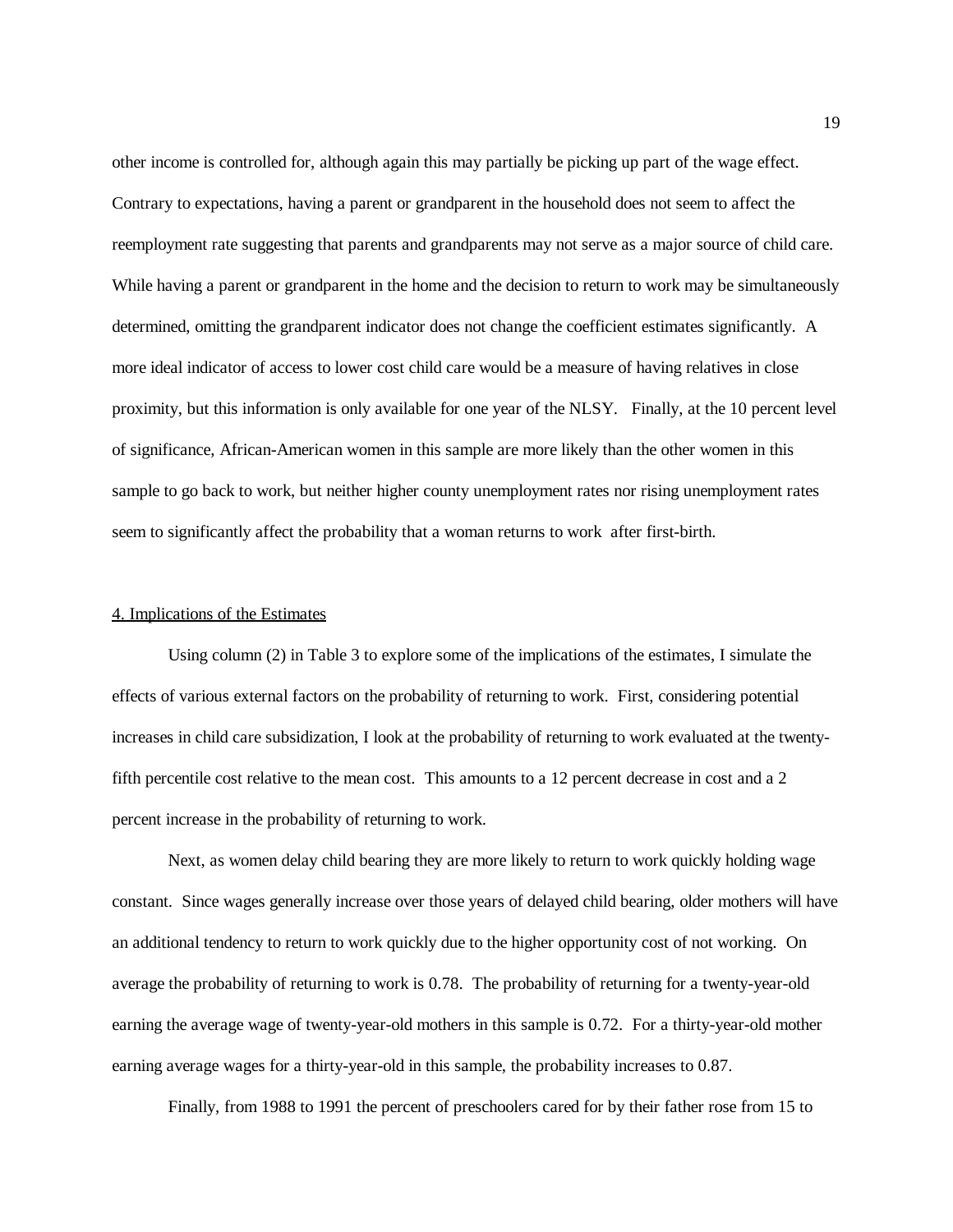$20<sup>31</sup>$  This number fell back to 16 percent in 1993 according to the most recent Census report.<sup>32</sup> As suggested by the Census Bureau, this temporary rise in percent of children being cared for by their fathers in 1991 may be attributed to higher unemployment and underemployment of fathers. This is consistent with the possibility that worsening employment opportunities for women's spouses and partners during part of the sample period have encouraged more women to return to work sooner after child birth. Looking at a high wage woman (wage at the seventy-fifth percentile) with a high level of other family income (at the seventy-fifth percentile), her probability of returning to work in the first year is 0.79. If instead she faces low other family income (in the twenty-fifth percentile), the probability she returns within a year rises to 0.82.

From these crude estimates it looks as though delayed child bearing will play a much more important role in increasing women's labor force participation shortly after child birth, and hence their overall actual work experience accumulation, than small increases in child care cost subsidization or the effects of changing employment opportunities for their spouses and partners. Another interesting long-term implication of the increased labor force participation of mothers today is that their daughters may be additionally more likely to participate in the labor force. Thus we should expect to see continued participation rate increases with new cohorts entering the labor force.

# **IV. Conclusion.**

This paper attempts to analyze the effects of child care cost, potential wages, and other family income on a woman's decision to return to work shortly following the birth of her first child. The model developed from a utility maximization framework predicts that child care cost and other family income will have a negative effect on the probability of returning to work while potential wages will have a positive

 $31$ U.S. Bureau of the Census(1994).

 $^{32}$ U.S. Bureau of the Census(1996).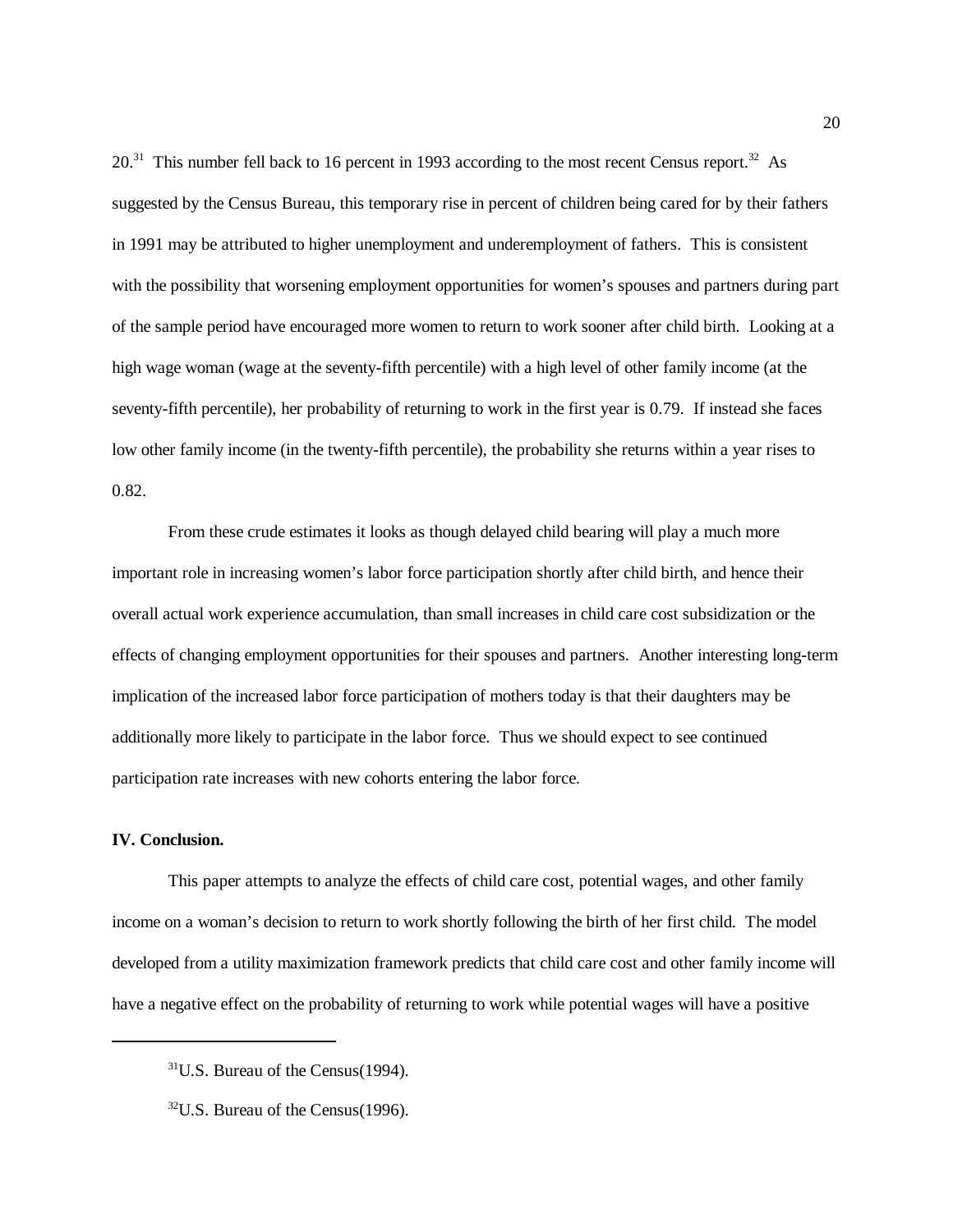effect. A simple comparison of means of cost, wages, and other income for returners and non-returners shows differences as predicted by the model that are significant for the wage measure. Further multivariate analysis confirms these results for wages and indicates that child care costs and other family income also have statistically significant effects on the probability of returning to work. The estimates suggest that the elasticity of the re-employment rate for new mothers with respect to child-care costs is about -0.36, while the elasticity with respect to other family income is about !0.04. Finally, the elasticity with respect to the mother's wage is about 0.12. Additionally, mother's education and having had a working female role model have statistically significant positive effects on the probability a woman returns to work.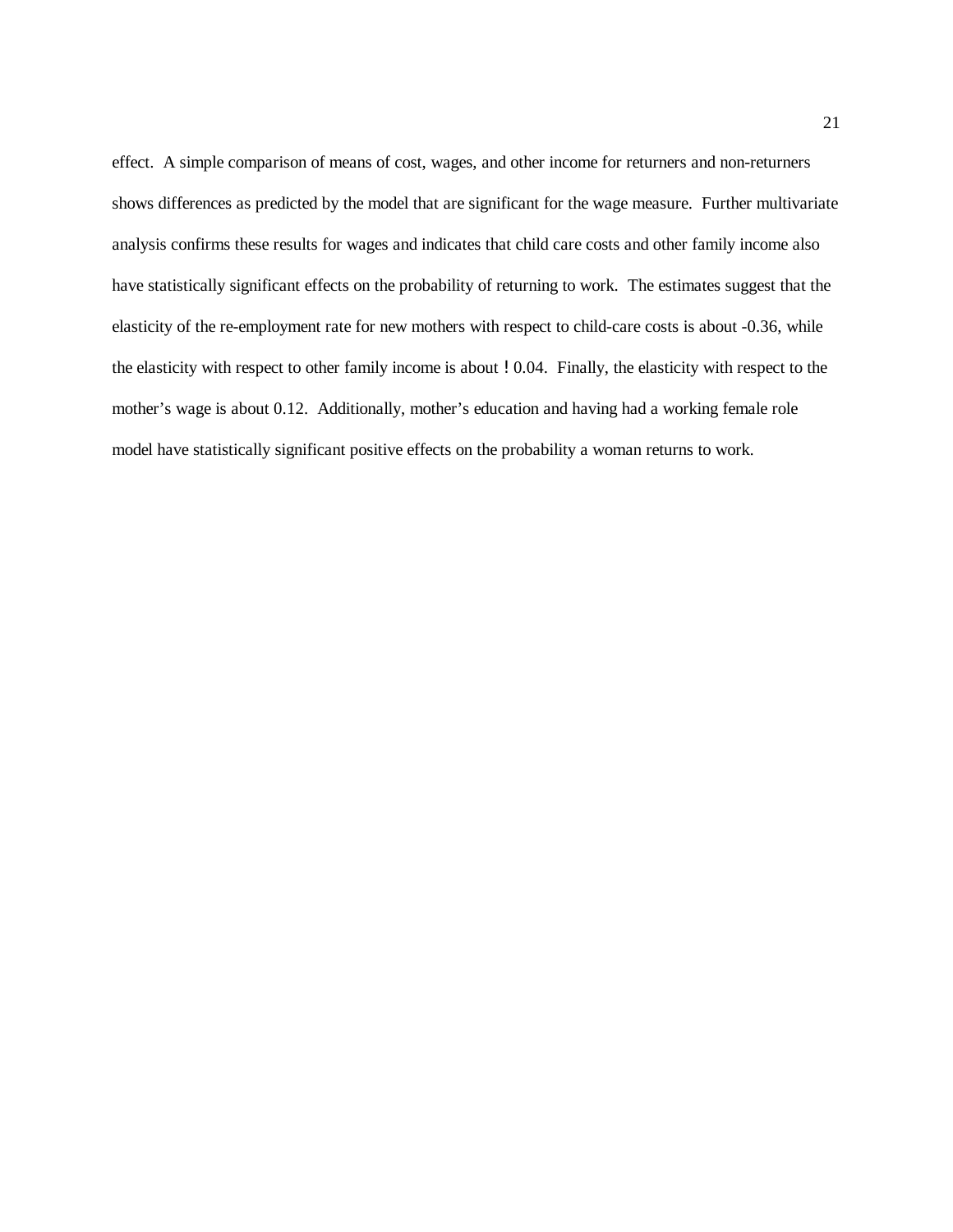# **References**

- Blau, David M., and Philip K. Robins. 1988. "Child Care Costs and Family Labor Supply," *The Review of Economics and Statistics*. 70:374-381.
- -----. 1989. "Fertility, Employment, and Child-Care Costs," *Demography*. 26:287-299.
- -----. 1991. "Child Care Demand and Labor Supply of Young Mothers over Time," *Demography*. 28: 333- 351.
- Blau, Francine D., and Lawrence M. Kahn. 1992. "Race and Gender Pay Differentials," In *Research Frontiers in Industrial Relations and Human Resources,* eds. David Lewin, Olivia S. Mitchell, and Peter D. Sherer. Madison, WI: IRRA.
- Center for Human Resource Research. Ohio State University. 1993. *NLS Users' Guide 1993*.
- -----. 1989. *NLSY Child Handbook 1989.*
- Connelly, Rachel. 1992a. "The Effect of Child Care Costs on Married Women's Labor Force Participation," *The Review of Economics and Statistics*. 74:83-90.
- -----. 1992b. "The Future of SIPP for Analyzing Child Care and Child Support," *Journal of Economic and Social Measurement.* 18:213-230.
- Heckman, James J., 1974 "Effects of Child-Care Programs on Women's Work Effort," *Journal of Political Economy*. 82 suppl.:S136-S163.
- Kimmel, Jean. 1992. "Child Care and the Employment Behavior of Single and Married Mothers," *W. E. Upjohn Institute for Employment Research.* 92-14.
- Klerman, Jacob Alex, and Arleen Leibowitz. 1990. "Child Care and Women's Return to Work After Childbirth," *AEA Papers and Proceedings*. 80:284-288.
- Leibowitz, Arleen and Jacob Alex Klerman. 1995. "Explaining changes in Married Mothers' Employment Over Time," *Demography.* 32:365-378.
- Leibowitz, Arleen, Jacob Alex Klerman, and Linda J. Waite. 1992. "Employment of New Mothers and Child Care Choice," *Journal of Human Resources*. 27:113-133.
- Michalopoulos, Charles, Philip K. Robins, and Irwin Garfinkel. 1992. "A Structural Model of Labor Supply and Child Care Demand," *Journal of Human Resources*. 27:167-203.
- McLaughlin, Steven D. 1982 "Differential Patterns of Female Labor-force Participation Surrounding the First Birth," *Journal of Marriage and the Family*. 407-420.
- Murphy, Kevin M. and Robert H. Topel. 1985. "Estimation and Inference in Two-Step Econometric Models," *Journal of Business and Economic Statistics.* 3:370-379.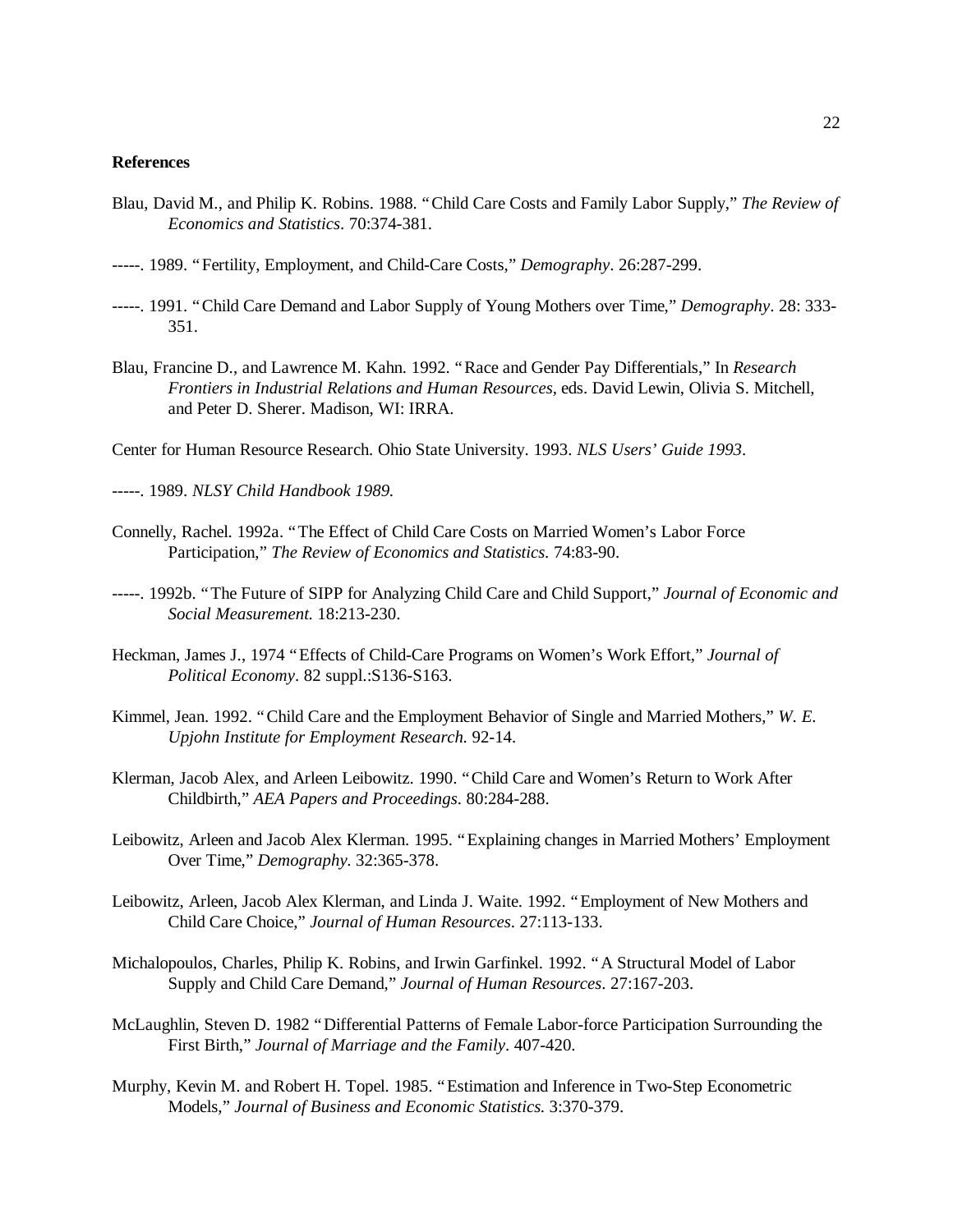- Nakamura, Alice and Masao Nakamura. 1992. "The Econometrics of Female Labor Supply and Children," *Econometric Reviews*. 11:1-71.
- O'Neill, June and Solomon Polachek. 1993. "Why the Gender Gap in Wages Narrowed in the 1980's" *Journal of Labor Economics*. 11:205-228.
- Powell, Lisa M. 1997. "The Impact of Child Care Costs on the Labour Supply of Married Mothers: Evidence from Canada," *Canadian Journal of Economics.* 30:577-594.
- Ribar, David C. 1992 "Child Care and the Labor Supply of Married Women: Reduced Form Evidence," *Journal of Human Resources*. 27: 134-165.
- Ribar, David C. 1995 "A Structural Model of Child Care and the Labor Supply of Married Women," *Journal of Labor Economics*. 13:558-597.
- Shapiro, David and Frank L. Mott. 1994. "Long-Term Employment and Earnings of Women in Relation to Employment Behavior Surrounding the First Birth," *Journal of Human Resources.* 29:248-275.
- Stern, Nicholas. 1984. "On the Specification of Labour Supply Functions," in Richard Blundell and Ian Walder, eds. *Unemployment, Search, and Labour Supply.* New York: Cambridge University Press, 143-189.
- U.S. Bureau of the Census, 1997. *Statistical Abstract of the United States: 1995* (115th edition.) Washington, DC: U.S. Government Printing Office.
- -----. 1996. Current Population Reports, P70-53. *Who's Minding Our Preschoolers?* (Data from the Survey of Income and Program Participation). Washington, DC: U.S. Government Printing Office.
- -----. 1994. Current Population Reports, P70-36. *Who's Minding the Kids? Child Care Arrangements: Fall 1991* (Data from the Survey of Income and Program Participation). Washington, DC: U.S. Government Printing Office.
- -----. 1992. Current Population Reports, P70-30. *Who's Minding the Kids? Child Care Arrangements: Fall 1988* (Data from the Survey of Income and Program Participation). Washington, DC: U.S. Government Printing Office.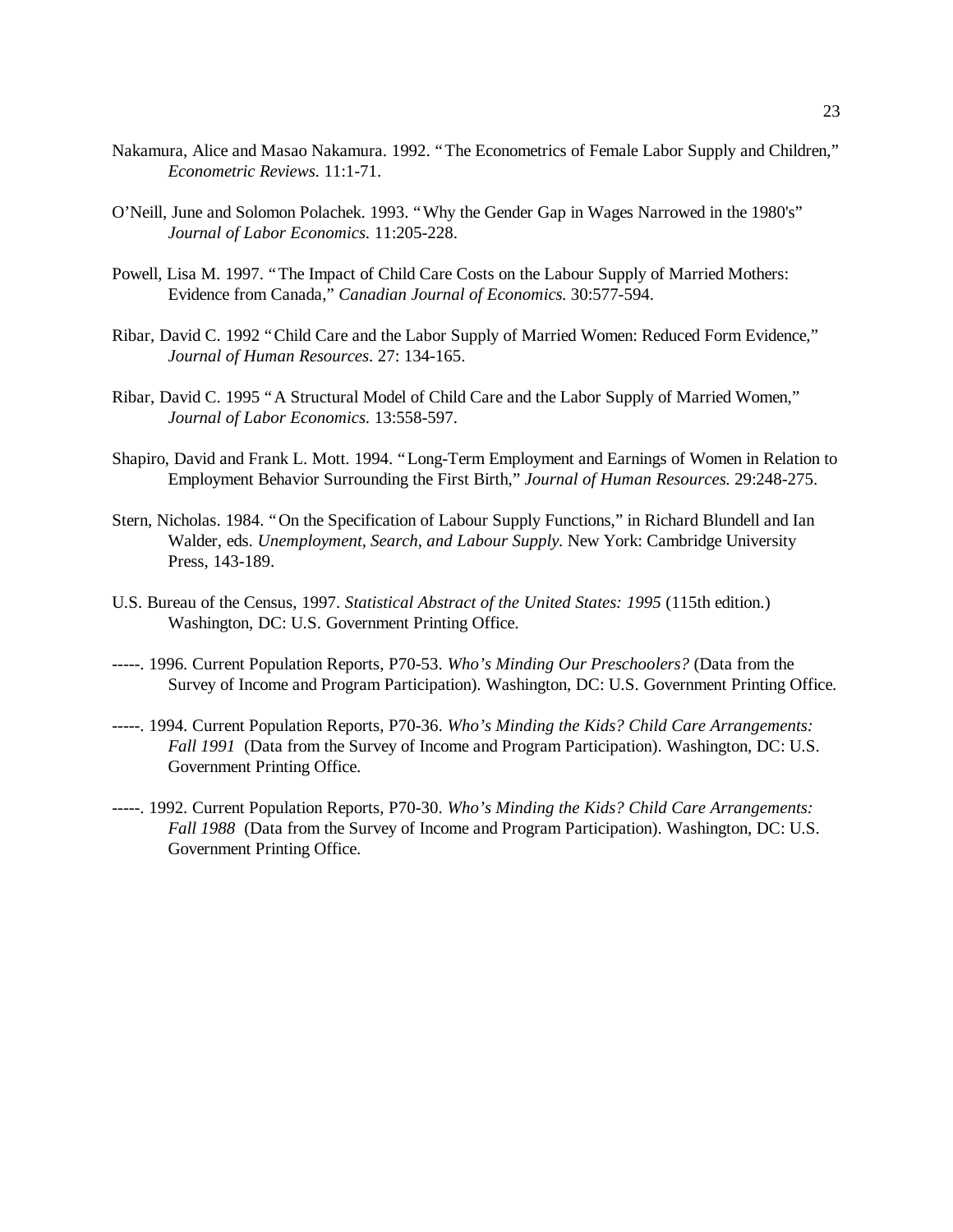|  |  |  |  | Table 1a. Data description for mothers at the time of their first birth. |  |  |  |
|--|--|--|--|--------------------------------------------------------------------------|--|--|--|
|--|--|--|--|--------------------------------------------------------------------------|--|--|--|

| Variable Description                                                                 | Full<br>Sample                 | Spouse or<br>partner            | Regression<br>sample          | Return:<br>yes                | Return:<br>no               | t-value |
|--------------------------------------------------------------------------------------|--------------------------------|---------------------------------|-------------------------------|-------------------------------|-----------------------------|---------|
| Woman reports having a spouse or<br>partner present.                                 | 0.78<br>(0.41)                 | $\mathbf{1}$<br>(0)             | $\mathbf{1}$<br>(0)           | $\mathbf{1}$<br>(0)           | $\mathbf{1}$<br>(0)         |         |
| Worked within 51 weeks before birth.                                                 | 0.76<br>(0.42)                 | 0.79<br>(0.40)                  | 1<br>(0)                      | 1<br>(0)                      | 1<br>(0)                    | $---$   |
| Returned to work within 51 weeks after<br>birth.                                     | 0.62<br>(0.49)                 | 0.64<br>(0.48)                  | 0.77<br>(0.42)                | $\mathbf{1}$<br>(0)           | $\overline{0}$<br>(0)       |         |
| State average wage for child care workers                                            | 4.38<br>(0.76)<br>$N = 3302$   | 4.40<br>(0.77)<br>$N = 2565$    | 4.46<br>(0.78)                | 4.47<br>(0.78)                | 4.42<br>(0.79)              | 1.21    |
| Regression adjusted, state average<br>weekly child care expenditure                  | !6.20<br>(11.92)<br>$N = 3211$ | ! 5.68<br>(11.48)<br>$N = 2529$ | ! 5.12<br>(11.60)             | 15.03<br>(11.56)              | 15.45<br>(11.72)            | 0.63    |
| Hourly wage fourth quarter before birth.                                             | 9.27<br>(5.04)<br>$N = 2237$   | 9.61<br>(5.16)<br>$N = 1863$    | 9.57<br>(5.05)                | 9.98<br>(5.26)                | 8.15<br>(3.96)              | 7.39    |
| Hourly wage fourth quarter after birth.                                              | 9.66<br>(5.88)<br>$N = 1625$   | 10.04<br>(6.13)<br>$N = 1332$   | 10.64<br>(6.41)<br>$N = 1056$ | 10.64<br>(6.41)<br>$N = 1056$ |                             | ---     |
| Spouse or partner income divided by<br>1000.                                         | 2.55<br>(3.52)<br>$N = 2446$   | 2.55<br>(3.52)<br>$N = 2446$    | 2.92<br>(3.75)<br>$N = 1578$  | 2.87<br>(3.39)<br>$N = 1231$  | 3.09<br>(4.82)<br>$N = 347$ | 0.79    |
| Mother's age in years at child's birth.                                              | 23.23<br>(4.20)                | 23.85<br>(4.09)                 | 24.67<br>(3.94)               | 24.92<br>(3.91)               | 23.77<br>(3.91)             | 5.10    |
| Mother's education in years by the birth<br>year.                                    | 12.42<br>(2.29)<br>$N = 3466$  | 12.69<br>(2.31)<br>$N = 2706$   | 13.10<br>(2.16)               | 13.27<br>(2.17)               | 12.53<br>(2.00)             | 6.26    |
| Equals 1 if adult female in mother's<br>household worked when mother was 14.         | 0.52<br>(0.50)<br>$N = 3395$   | 0.53<br>(0.50)<br>$N = 2653$    | 0.54<br>(0.50)                | 0.56<br>(0.50)                | 0.49<br>(0.50)              | 2.45    |
| Parent, step-parent, or grandparent of<br>mother resides in household in birth year. | 0.30<br>(0.46)                 | 0.17<br>(0.38)                  | 0.15<br>(0.36)                | 0.15<br>(0.35)                | 0.18<br>(0.38)              | 1.42    |
| Mother's race is black.                                                              | 0.23<br>(0.42)                 | 0.13<br>(0.34)                  | 0.12<br>(0.33)                | 0.13<br>(0.34)                | 0.09<br>(0.29)              | 2.11    |
| County unemployment rate in birth year.                                              | 7.88<br>(3.27)<br>$N = 3248$   | 7.82<br>(3.27)<br>$N = 2516$    | 7.67<br>(3.18)                | 7.54<br>(3.09)                | 8.12<br>(3.43)              | 3.00    |
| County unemployment rate in year<br>following the birth year.                        | 8.07<br>(3.33)<br>$N = 3159$   | 7.95<br>(3.33)<br>$N = 2437$    | 7.75<br>(3.29)                | 7.62<br>(3.16)                | 8.20<br>(3.66)              | 2.85    |
| Observations                                                                         | 3468                           | 2707                            | 1700                          | 1314                          | 386                         |         |

Notes: All means are unweighted. N is noted where different from the base sample size. Wages and income are in real 1997 dollars. Standard deviations are in parentheses.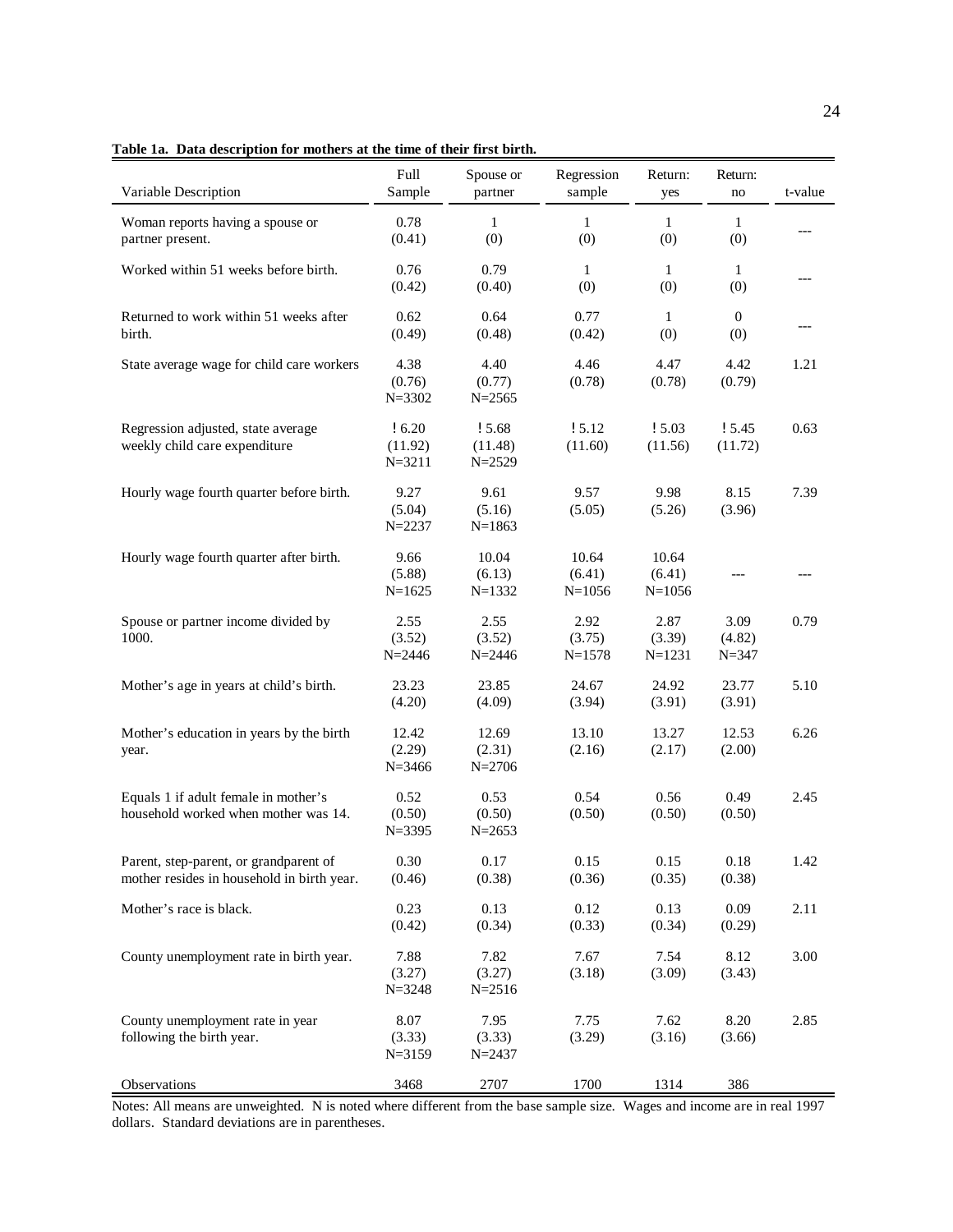|                                                  | Regression | Return:    | Return:      |         |
|--------------------------------------------------|------------|------------|--------------|---------|
| Description                                      | sample     | Yes        | no           | t-value |
| Woman reports having a spouse or                 | 1          | 1          | $\mathbf{1}$ |         |
| partner present.                                 | (0)        | (0)        | (0)          |         |
| Worked within 51 weeks before                    | 1          | 1          | 1            |         |
| birth.                                           | (0)        | (0)        | (0)          |         |
| Returned to work within 51 weeks                 | 0.78       | 1          | 0            |         |
| after birth.                                     | (0.41)     | (0)        | (0)          |         |
| State average wage for child care                | 4.46       | 4.46       | 4.43         | 0.68    |
| workers                                          | (0.78)     | (0.78)     | (0.79)       |         |
| Regression adjusted, state average               | ! 5.18     | 15.09      | ! 5.50       | 0.57    |
| weekly child care expenditure                    | (11.78)    | (11.72)    | (12.01)      |         |
| Hourly wage fourth quarter before                | 9.63       | 10.02      | 8.23         | 6.89    |
| birth.                                           | (5.09)     | (5.31)     | (3.95)       |         |
| Hourly wage fourth quarter after                 | 10.64      | 10.64      |              |         |
| birth.                                           | (6.43)     | (6.43)     |              |         |
|                                                  | $N = 1001$ | $N = 1001$ |              |         |
| Spouse or partner income divided by              | 2.92       | 2.87       | 3.09         | 0.79    |
| 10000.                                           | (3.75)     | (3.39)     | (4.82)       |         |
| Mother's age in years at child's                 | 24.69      | 24.92      | 23.86        | 4.50    |
| birth.                                           | (3.86)     | (3.82)     | (3.91)       |         |
| Mother's education in years by the               | 13.15      | 13.31      | 12.62        | 5.57    |
| birth year.                                      | (2.15)     | (2.17)     | (2.00)       |         |
| Equals 1 if adult female in mother's             | 0.53       | 0.55       | 0.48         | 2.24    |
| household worked when mother was                 | (0.50)     | (0.50)     | (0.50)       |         |
| 14.                                              |            |            |              |         |
| Parent, step-parent, or grandparent              | 0.14       | 0.13       | 0.16         | 1.24    |
| of mother resides in household in<br>birth year. | (0.35)     | (0.34)     | (0.37)       |         |
|                                                  |            |            |              |         |
| Mother's race is black.                          | 0.11       | 0.12       | 0.08         | 2.05    |
|                                                  | (0.31)     | (0.32)     | (0.28)       |         |
| County unemployment rate in birth                | 7.66       | 7.54       | 8.10         | 2.73    |
| year.                                            | (3.21)     | (3.13)     | (3.43)       |         |
| County unemployment rate in year                 | 7.72       | 7.59       | 8.19         | 2.75    |
| following the birth year.                        | (3.31)     | (3.19)     | (3.67)       |         |
|                                                  | 1578       | 1231       | 347          |         |

**Table 1b. Data description for mothers at the time of their first birth. Sub-sample with other income available for all observations.**

Notes: All means are unweighted. N is noted where different from the base sample size. Wages and income are in real 1997 dollars. Standard deviations are in parentheses.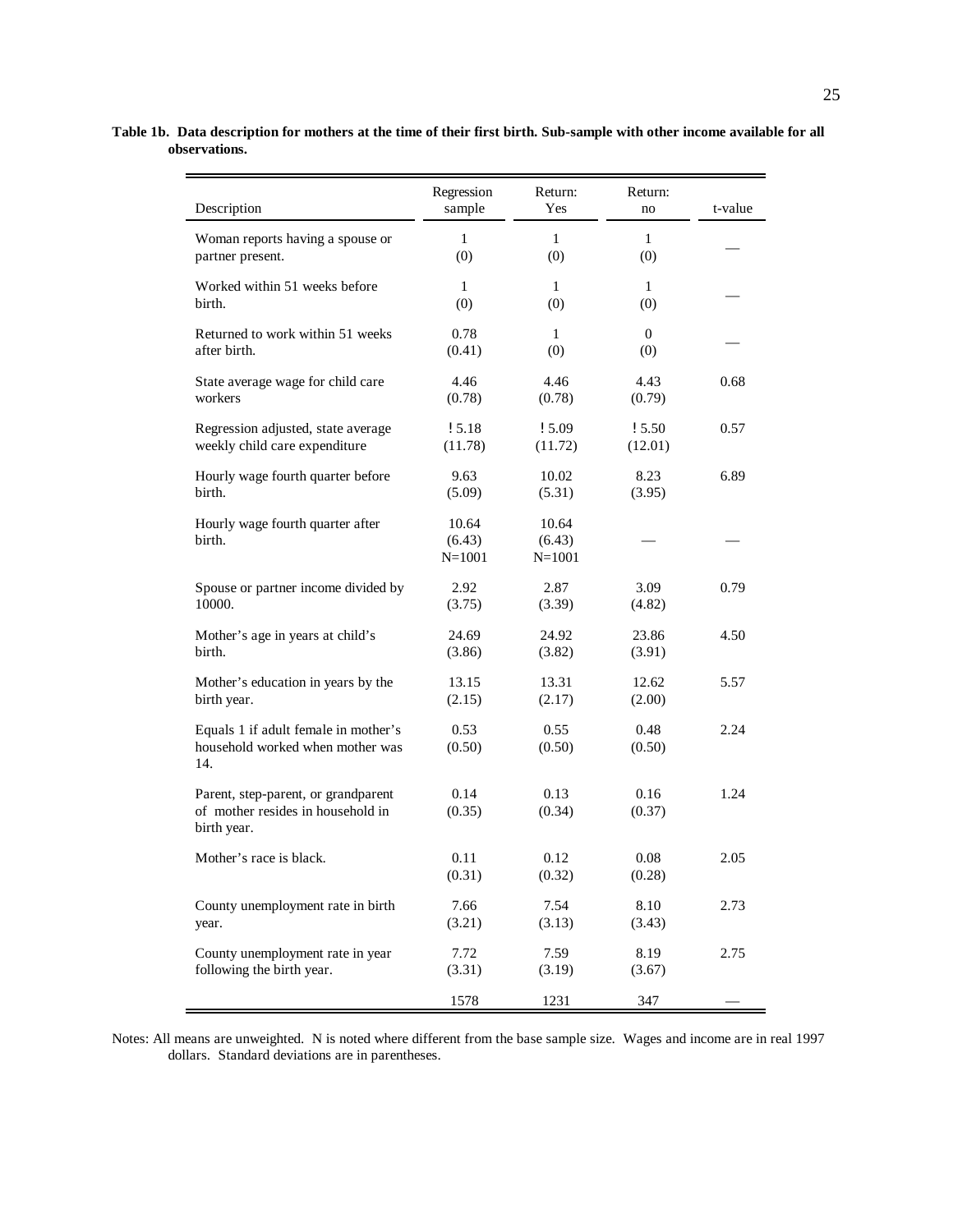|                                                      | <b>OLS</b>         |                   |                    | IV                |  |
|------------------------------------------------------|--------------------|-------------------|--------------------|-------------------|--|
|                                                      | $(1)^a$            | $(2)^{a}$         | $(1)^{b}$          | $(2)^{b}$         |  |
| State average child care<br>worker wages             | ! 0.031<br>(0.015) |                   | ! 0.059<br>(0.050) |                   |  |
| Regression adjusted weekly<br>child care expenditure |                    | !0.001<br>(0.001) |                    | !0.006<br>(0.003) |  |
| Pre-birth wage                                       | 0.009              | 0.009             | 0.010              | 0.010             |  |
|                                                      | (0.003)            | (0.003)           | (0.003)            | (0.003)           |  |
| Mother's age in birth year                           | 0.006              | 0.005             | 0.008              | 0.009             |  |
|                                                      | (0.004)            | (0.003)           | (0.005)            | (0.004)           |  |
| Mother's education at birth                          | 0.015              | 0.015             | 0.014              | 0.014             |  |
| year                                                 | (0.006)            | (0.006)           | (0.006)            | (0.005)           |  |
| Role model work                                      | 0.049              | 0.049             | 0.050              | 0.049             |  |
|                                                      | (0.020)            | (0.020)           | (0.022)            | (0.022)           |  |
| Grandparent                                          | 0.014              | 0.009             | 0.020              | 0.019             |  |
|                                                      | (0.031)            | (0.031)           | (0.028)            | (0.028)           |  |
| African-American                                     | 0.054              | 0.052             | 0.055              | 0.044             |  |
|                                                      | (0.029)            | (0.029)           | (0.028)            | (0.029)           |  |
| Unemployment rate in birth                           | !0.006             | !0.006            | !0.008             | !0.010            |  |
| year                                                 | (0.006)            | (0.006)           | (0.006)            | (0.006)           |  |
| Unemployment rate in year                            | < 0.001            | < 0.001           | < 0.001            | 0.003             |  |
| following birth year                                 | (0.006)            | (0.006)           | (0.006)            | (0.006)           |  |
| Intercept                                            | 0.500              | 0.384             | 0.582              | 0.281             |  |
|                                                      | (0.103)            | (0.095)           | (0.182)            | (0.116)           |  |
| N                                                    | 1700               | 1700              | 1700               | 1700              |  |

**Table 2. OLS and Instrumental Variable Estimates of the Labor Force Participation Model.**

Note: Standard errors are in parentheses.

<sup>a</sup> Standard errors have estimated using the two-sample correction suggested by Murphy and Topel(1985) and take into account heteroskedasticity. They have not been corrected for cost varying only across states and over time.

**b** Standard errors have not been corrected for using estimated cost measures but have been corrected for heteroskedasticity and cost varying only across states and over time.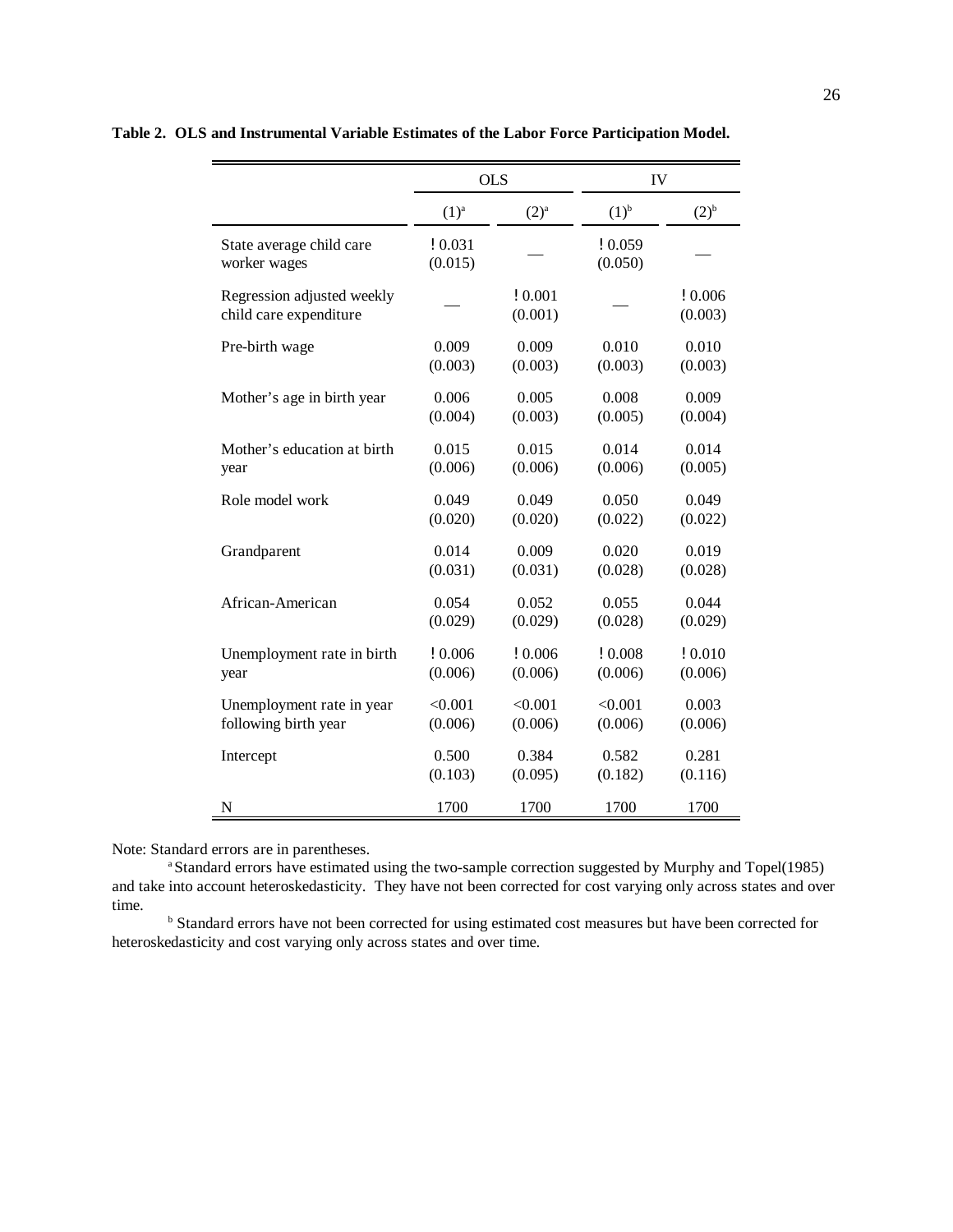|                                              | $(1)^a$           | $(2)^{a}$          | (3) <sup>a</sup>  | $(4)^{a}$          |
|----------------------------------------------|-------------------|--------------------|-------------------|--------------------|
| Child care worker wage                       | !0.036<br>(0.015) | ! 0.032<br>(0.015) |                   |                    |
| Weekly child care<br>expenditures            |                   |                    | !0.001<br>(0.001) | !0.001<br>(0.001)  |
| Pre-birth wage                               | 0.009             | 0.010              | 0.008             | 0.010              |
|                                              | (0.003)           | (0.003)            | (0.003)           | (0.003)            |
| Spouse or partner income<br>divided by 10000 |                   | ! 0.010<br>(0.004) |                   | ! 0.010<br>(0.004) |
| Mother's age in birth year                   | 0.006             | 0.007              | 0.004             | 0.006              |
|                                              | (0.004)           | (0.004)            | (0.004)           | (0.004)            |
| Mother's education at birth                  | 0.013             | 0.014              | 0.013             | 0.014              |
| year                                         | (0.006)           | (0.006)            | (0.006)           | (0.006)            |
| Role model work                              | 0.046             | 0.045              | 0.046             | 0.045              |
|                                              | (0.021)           | (0.021)            | (0.021)           | (0.021)            |
| Grandparent                                  | 0.013             | 0.009              | 0.008             | 0.004              |
|                                              | (0.032)           | (0.032)            | (0.032)           | (0.032)            |
| African-American                             | 0.055             | 0.052              | 0.053             | 0.050              |
|                                              | (0.030)           | (0.031)            | (0.031)           | (0.031)            |
| Unemployment rate in birth                   | !0.005            | ! 0.005            | ! 0.004           | ! 0.004            |
| year                                         | (0.006)           | (0.006)            | (0.006)           | (0.006)            |
| Unemployment rate in year                    | !0.002            | ! 0.002            | ! 0.001           | ! 0.001            |
| following birth year                         | (0.006)           | (0.006)            | (0.006)           | (0.006)            |
| Intercept                                    | 0.559             | 0.504              | 0.430             | 0.385              |
|                                              | (0.107)           | (0.108)            | (0.098)           | (0.099)            |
| N                                            | 1578              | 1578               | 1578              | 1578               |

**Table 3. OLS Estimates of the Labor Force Participation Model, Controlling for Spouse or Partner Income.**

Note: Standard errors are in parentheses.

<sup>a</sup> Standard errors have estimated using the two-sample correction suggested by Murphy and Topel(1985) and take into account heteroskedasticity. They have not been corrected for cost varying only across states and over time.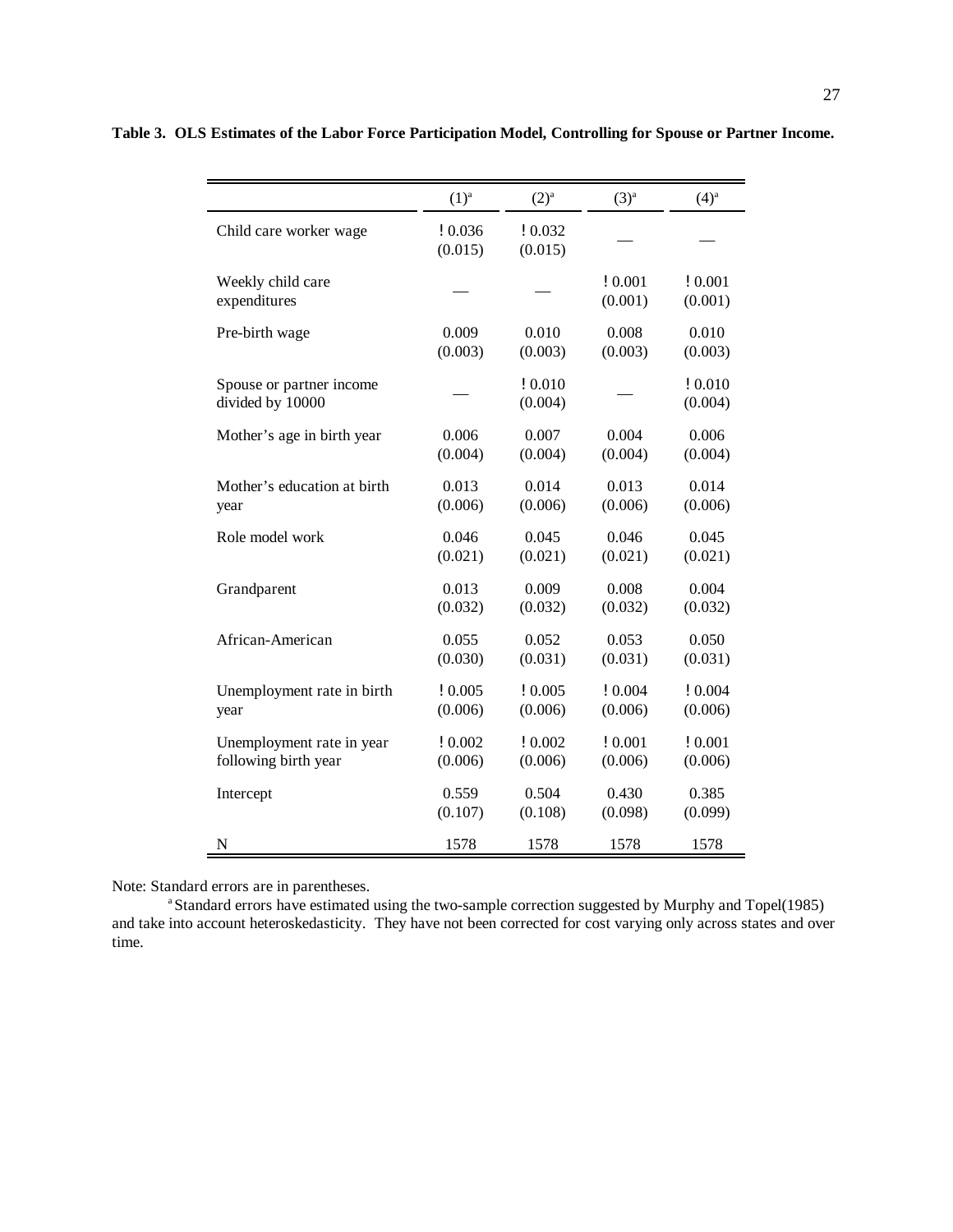

**Figure 1. Weekly child care expenditure versus average child care worker wages by state and year.** Notes: Correlation between measures is 0.30.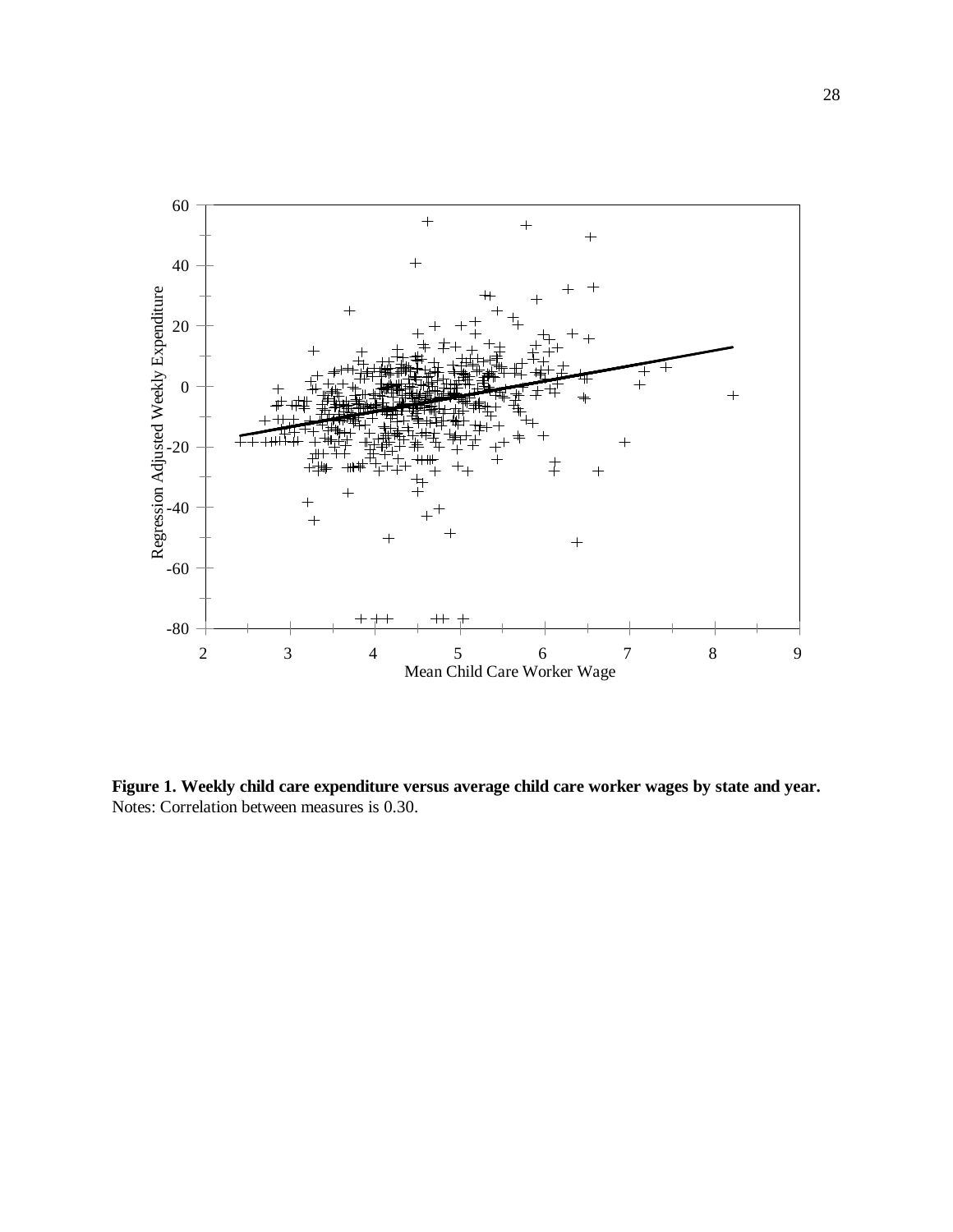

**Figure 2. Employment rate by weeks surrounding first birth for all women who worked before first birth and for the regression sample.** N=2495, N=1700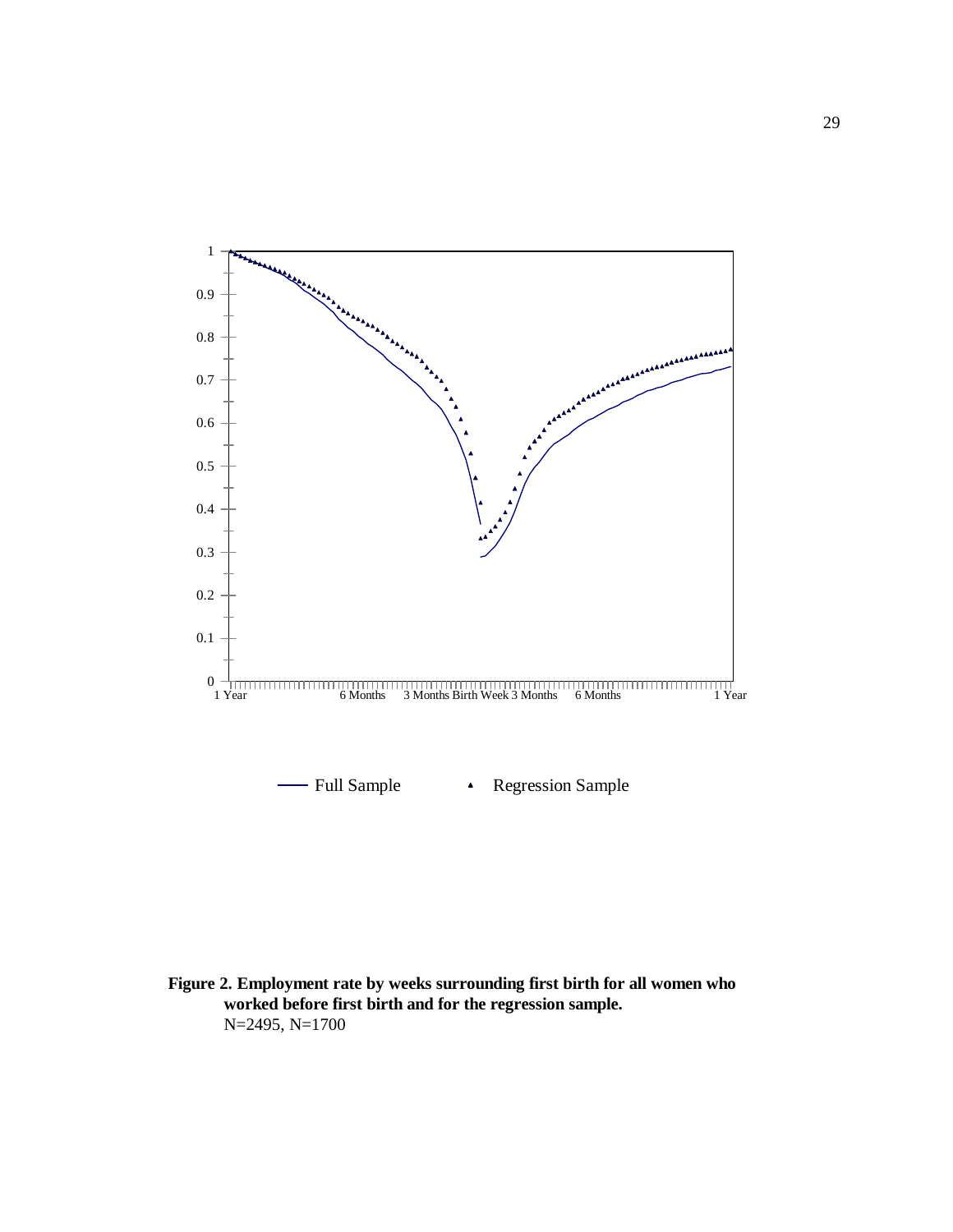### **Appendix**

#### I. Theoretical Model

I model a woman's return-to-work decision as a utility maximization problem with child care expenditures entering the budget constraint and hence affecting the employment decision. First, I assume a woman makes her labor force participation decision by maximizing her utility, taking her husband's labor force participation and income as given.<sup>1</sup> Her problem is to maximize:

$$
U(X, D, L)s.t. \quad (a) p_x X + p_d D \le wH + Y
$$

$$
(b) H + L = T
$$

$$
(c) 0 \le H \le T, 0 \le L \le T.
$$

where *X* is a composite good excluding day care and leisure,  $p_x$  is the price of *X*, *D* is the hours of day care demanded,  $p_d$  is the hourly price of day care, *H* is the number of hours the woman works, *w* is the wage rate, *Y* is her husband's income plus other unearned income, *T* is the total time constraint, and *L* is the number of leisure hours.<sup>2</sup> In modeling the decision this way, I am implicitly assuming that maternal and market child care are good substitutes.

Assuming additionally that  $H < T$  and  $D=H$ , the optimization problem can be written<sup>3</sup>,

$$
\mathcal{L} = U(X, L) - I \left[ p_x X + (w - p_d) L - ((w - p_d) T + Y) \right] + c T - L),
$$
\n(1)

with the associated conditions:

*a U p*

(a) 
$$
U_1 - I p_x = 0
$$
,  
\n(b)  $U_2 - I (w - p_d) - d = 0$ ,  
\n(c)  $I [p_x X + (w - p_d) L - ((w - p_d) T + Y)] = 0$ ,  
\n(d)  $dT - L = 0$ ,

where  $\frac{?}{0}$  is the marginal utility of wealth and d is a non-negative slack variable associated with the woman's hours of work decision. From condition (b),  $w! p_d = U_2$ ? ! d/?. Calling  $U_2$ ? the reservation wage,  $w^*(H)$ , the first order condition can be rewritten as  $w! p_d = w^*(H)! d$ . If the woman works, d=0, the net wage exceeds the reservation wage evaluated at *H=*0, and hours of work are chosen such that  $w! p_d = w^*(H)$  when *H*>0.

For simplicity, I assume a utility function consistent with linear labor supply,

$$
H_i = \boldsymbol{b}_1 (w_i - p_{di}) + \boldsymbol{b}_2 Y_i + Z_i \boldsymbol{b}_3 + \boldsymbol{g}_i
$$
 (2)

for individual *i* where *Z* is a vector of demographic characteristics and ? is an error term. The linear labor

 $B^2$ Below I will assume a linear labor supply function. See Stern (1984) for discussion of the form of the utility function and more on the implications of the assumption.

 $3$ I am assuming that day care is specifically purchased to cover hours worked and that a woman's leisure time includes time she spends caring for her children. Certainly, women may hire child care during their leisure hours, but I consider these non-work child care hours to be a separate good included in the composite good.

 $T$ The validity of this assumption is certainly debatable, and future analyses could model the labor supply decisions of a woman and her spouse/partner as a joint decision.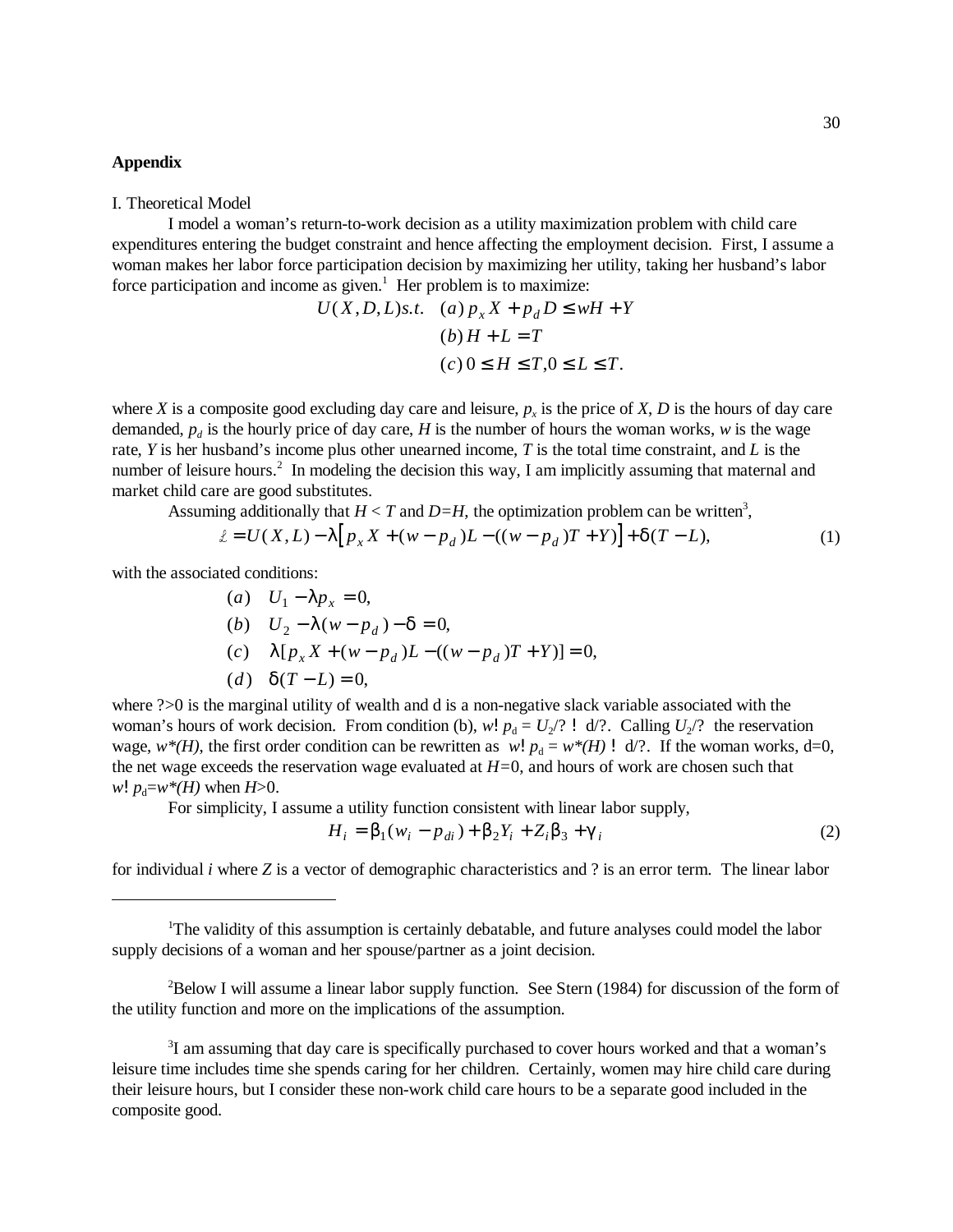supply function restricts the coefficient on the wage net of child care costs to be the same regardless of the level of the wage. This is the easiest form to model empirically; however given that my measures of cost are indices of the true cost of child care, I will not impose the additional restriction during estimation that the coefficients on wages and costs are equal. Substituting the budget constraint into (2) and solving for the reservation wage,

$$
w_i^*(0) = a_1 Y_i + Z_i a_2 + m_i
$$
 (3)

where  $a_1 = \frac{1}{2} B_2 / B_1$ ,  $a_2 = \frac{1}{2} B_3 / B_1$ , and  $\mu_i = \frac{1}{2} B_i / B_1$ . The probability that a woman works can be represented by

$$
Pr(H_i > 0) = Pr[(w_i - p_{di}) > w_i^*(0)] = Pr[m_i < (w_i - p_{di}) - a_1Y_i - Z_i a_2].
$$
 (4)

Thus, higher child care costs and lower wages will decrease the probability that a woman will go back to work. Assuming that leisure is a normal good, higher other family income will also decrease the probability of returning to work.

An important consideration is that there may be unobserved taste shifters that have not been specified in the model. For example, let t reflect taste for work and enter the model by affecting the marginal rate of substitution between leisure and money, i.e. let  $U=U(X, t<sup>1</sup>L)$ . Condition (b) then becomes  $w! p_d = (t^{11}) U_2$ ?! d/?, where d=0 if a woman works. The greater the taste for work(the greater t), the lower the net wage needed to exceed  $(t<sup>11</sup>)U<sub>2</sub>/?$ . Thus, correlations between t and wages or child care costs can lead to biased estimates of their effects on the probability of returning to work. This issue is further discussed in light of the estimation results.

#### II. Data

# A. Child Care Cost Measures.

The state average child care worker wage is the weighted average by state and year of hourly earnings of all surveyed workers in the 1979-1993 NBER CPS Annual Earnings File Extracts who report a three-digit occupation code for child care workers, private household, or for child care workers, except private households. Hourly earnings are calculated as hourly earnings where reported and as edited usual weekly earnings divided by edited usual weekly hours, otherwise. Hourly earnings less than \$0.50 and above the 95<sup>th</sup> percentile for the year are dropped. Weights used are the earnings weights provided in the CPS data.

The second measure of child care cost is regression adjusted average weekly child care expenditure by state and year using child care expenditure data from the 1984-1993 SIPP topical modules.<sup>4</sup> Because the survey does not exist before 1984, women with first births before 1984 are assigned the 1984 regression adjusted state mean child care expenditure for their state of residence in the birth year. For the 1984 SIPP, the grouped states are slightly different than in subsequent survey years. For 1984, the grouped states are: (1) Maine and Vermont, (2) Idaho, New Mexico, S. Dakota, and Wyoming, and (3) Mississippi and West Virginia. After 1984, the grouped states are: (1) Maine and Vermont, (2) Iowa, North Dakota, and South Dakota, and (3) Alaska, Idaho, Montana, and Wyoming. Also, the data collected before 1988 only provide information on hours cared for under the primary child care arrangement, and only information on total child care expenditure on all children is collected. As a result, no hours information is provided for secondary child care arrangements and thus hourly child care costs cannot be calculated directly. Finally, data from the 1984, 1985, and 1992 panels ask topical module questions on child care expenditure in the fifth and sixth waves; all other years ask in the third wave. As a result, the

For a more detailed discussion of the SIPP child care data see Connelly(1992b). <sup>4</sup>